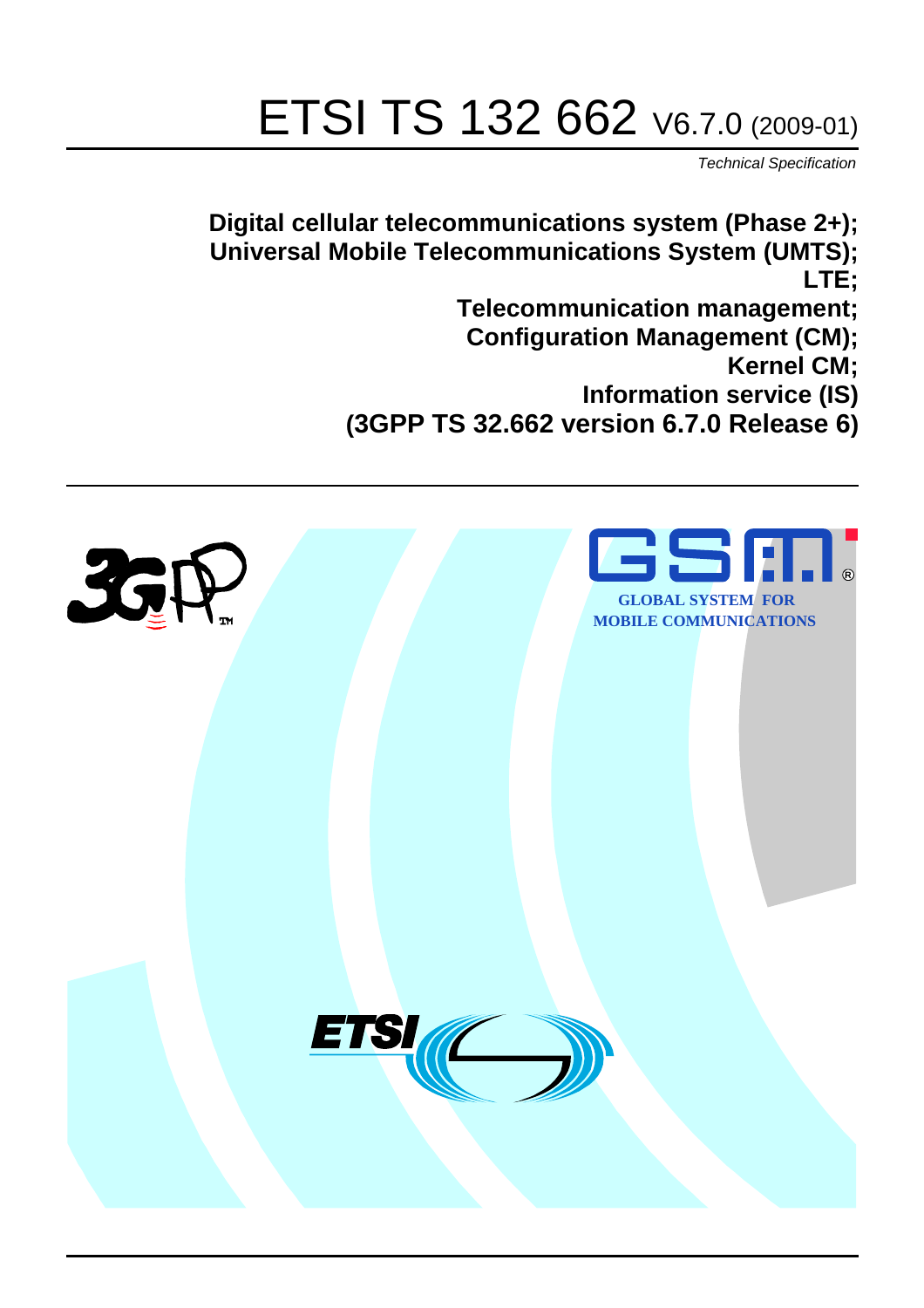Reference RTS/TSGS-0532662v670

> Keywords GSM, UMTS

#### *ETSI*

#### 650 Route des Lucioles F-06921 Sophia Antipolis Cedex - FRANCE

Tel.: +33 4 92 94 42 00 Fax: +33 4 93 65 47 16

Siret N° 348 623 562 00017 - NAF 742 C Association à but non lucratif enregistrée à la Sous-Préfecture de Grasse (06) N° 7803/88

#### *Important notice*

Individual copies of the present document can be downloaded from: [http://www.etsi.org](http://www.etsi.org/)

The present document may be made available in more than one electronic version or in print. In any case of existing or perceived difference in contents between such versions, the reference version is the Portable Document Format (PDF). In case of dispute, the reference shall be the printing on ETSI printers of the PDF version kept on a specific network drive within ETSI Secretariat.

Users of the present document should be aware that the document may be subject to revision or change of status. Information on the current status of this and other ETSI documents is available at <http://portal.etsi.org/tb/status/status.asp>

If you find errors in the present document, please send your comment to one of the following services: [http://portal.etsi.org/chaircor/ETSI\\_support.asp](http://portal.etsi.org/chaircor/ETSI_support.asp)

#### *Copyright Notification*

No part may be reproduced except as authorized by written permission. The copyright and the foregoing restriction extend to reproduction in all media.

> © European Telecommunications Standards Institute 2009. All rights reserved.

**DECT**TM, **PLUGTESTS**TM, **UMTS**TM, **TIPHON**TM, the TIPHON logo and the ETSI logo are Trade Marks of ETSI registered for the benefit of its Members.

**3GPP**TM is a Trade Mark of ETSI registered for the benefit of its Members and of the 3GPP Organizational Partners. **LTE**™ is a Trade Mark of ETSI currently being registered

for the benefit of its Members and of the 3GPP Organizational Partners.

**GSM**® and the GSM logo are Trade Marks registered and owned by the GSM Association.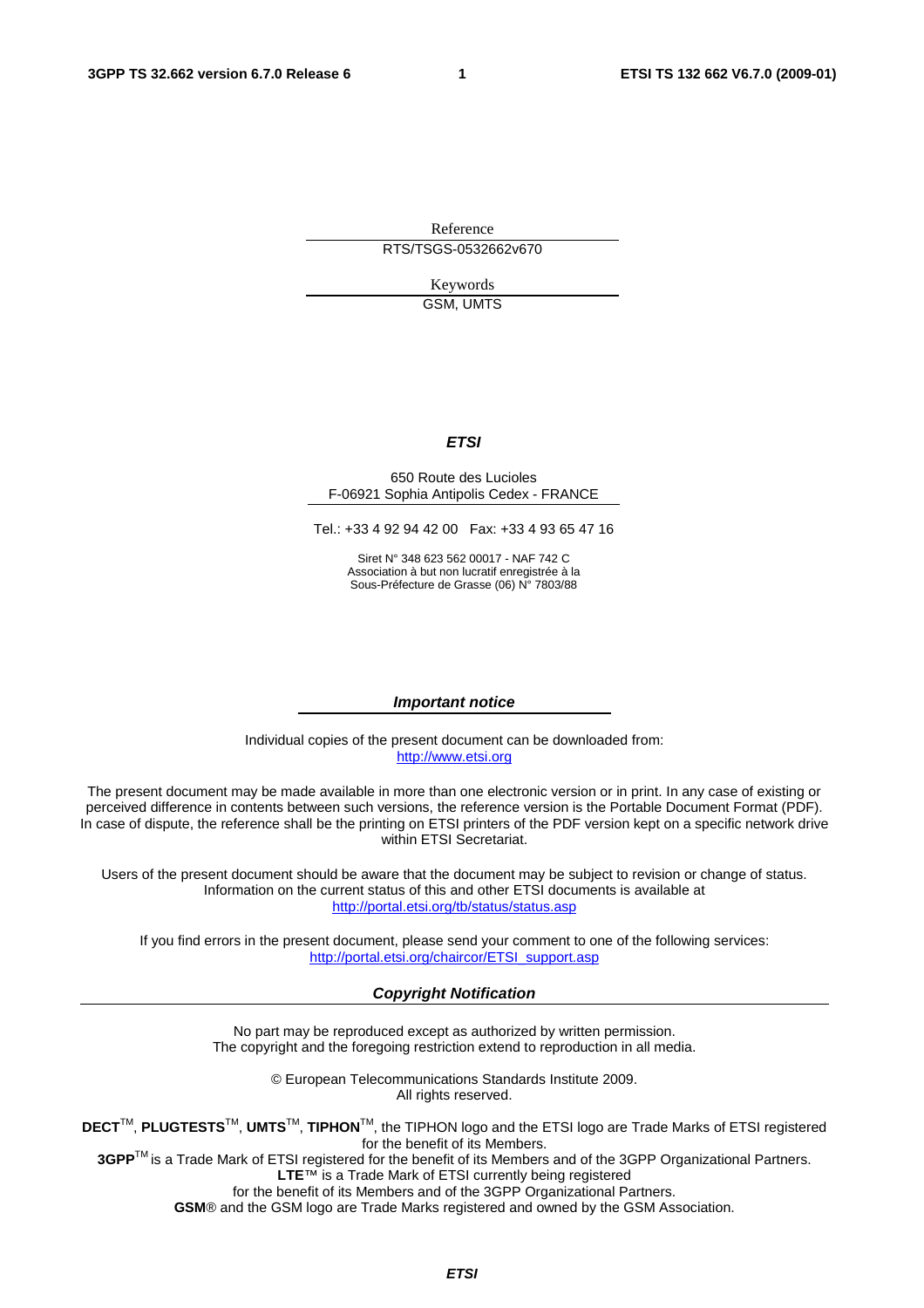# Intellectual Property Rights

IPRs essential or potentially essential to the present document may have been declared to ETSI. The information pertaining to these essential IPRs, if any, is publicly available for **ETSI members and non-members**, and can be found in ETSI SR 000 314: *"Intellectual Property Rights (IPRs); Essential, or potentially Essential, IPRs notified to ETSI in respect of ETSI standards"*, which is available from the ETSI Secretariat. Latest updates are available on the ETSI Web server [\(http://webapp.etsi.org/IPR/home.asp\)](http://webapp.etsi.org/IPR/home.asp).

Pursuant to the ETSI IPR Policy, no investigation, including IPR searches, has been carried out by ETSI. No guarantee can be given as to the existence of other IPRs not referenced in ETSI SR 000 314 (or the updates on the ETSI Web server) which are, or may be, or may become, essential to the present document.

# Foreword

This Technical Specification (TS) has been produced by ETSI 3rd Generation Partnership Project (3GPP).

The present document may refer to technical specifications or reports using their 3GPP identities, UMTS identities or GSM identities. These should be interpreted as being references to the corresponding ETSI deliverables.

The cross reference between GSM, UMTS, 3GPP and ETSI identities can be found under [http://webapp.etsi.org/key/queryform.asp.](http://webapp.etsi.org/key/queryform.asp)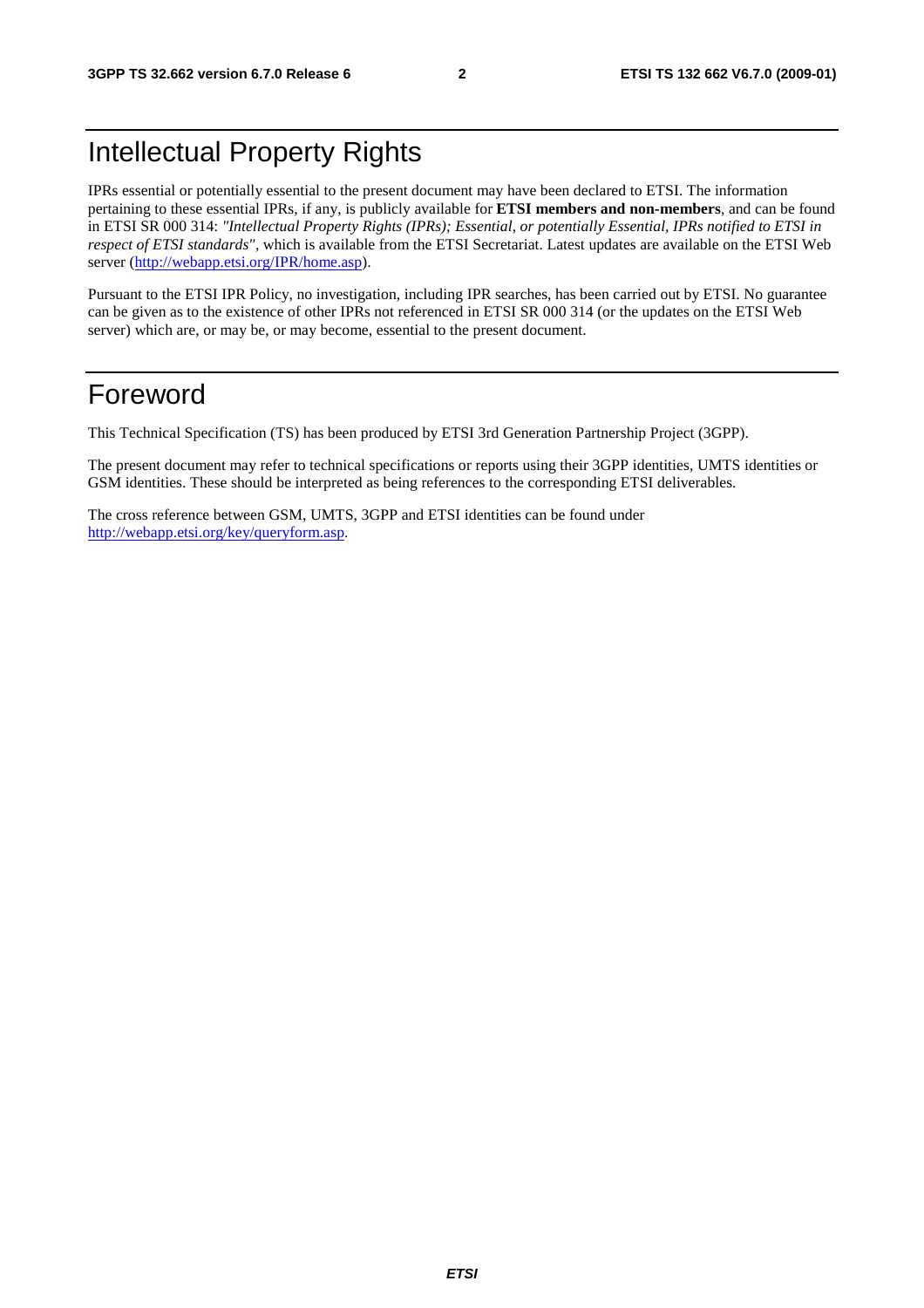#### $\mathbf{3}$

# Contents

| 1                  |  |  |  |
|--------------------|--|--|--|
| 2                  |  |  |  |
| 3                  |  |  |  |
| 3.1<br>3.2         |  |  |  |
| 4                  |  |  |  |
| 4.1<br>4.2         |  |  |  |
|                    |  |  |  |
| 5                  |  |  |  |
| 6<br>6.1           |  |  |  |
| 6.2                |  |  |  |
| 6.2.1              |  |  |  |
| 6.2.2              |  |  |  |
| 6.3                |  |  |  |
| 6.3.1              |  |  |  |
| 6.3.1.1            |  |  |  |
| 6.3.2              |  |  |  |
| 6.3.2.1            |  |  |  |
| 6.4                |  |  |  |
| 6.4.1<br>6.4.1.1   |  |  |  |
| 6.4.1.2            |  |  |  |
| 6.4.1.3            |  |  |  |
| 7                  |  |  |  |
| 7.1                |  |  |  |
| 7.2                |  |  |  |
| 7.3                |  |  |  |
| 7.3.1              |  |  |  |
| 7.3.1.1            |  |  |  |
| 7.3.1.2            |  |  |  |
| 7.3.1.3            |  |  |  |
| 7.3.1.4<br>7.3.1.5 |  |  |  |
| 7.3.1.6            |  |  |  |
| 7.4                |  |  |  |
| 7.4.1              |  |  |  |
| 7.4.1.1            |  |  |  |
| 7.4.1.2            |  |  |  |
| 7.4.1.3            |  |  |  |
| 7.4.1.3.1          |  |  |  |
| 7.4.1.3.2          |  |  |  |
| 7.5                |  |  |  |
| 7.5.1              |  |  |  |
| 7.5.1.1            |  |  |  |
| 7.5.1.2            |  |  |  |
| 7.5.1.3            |  |  |  |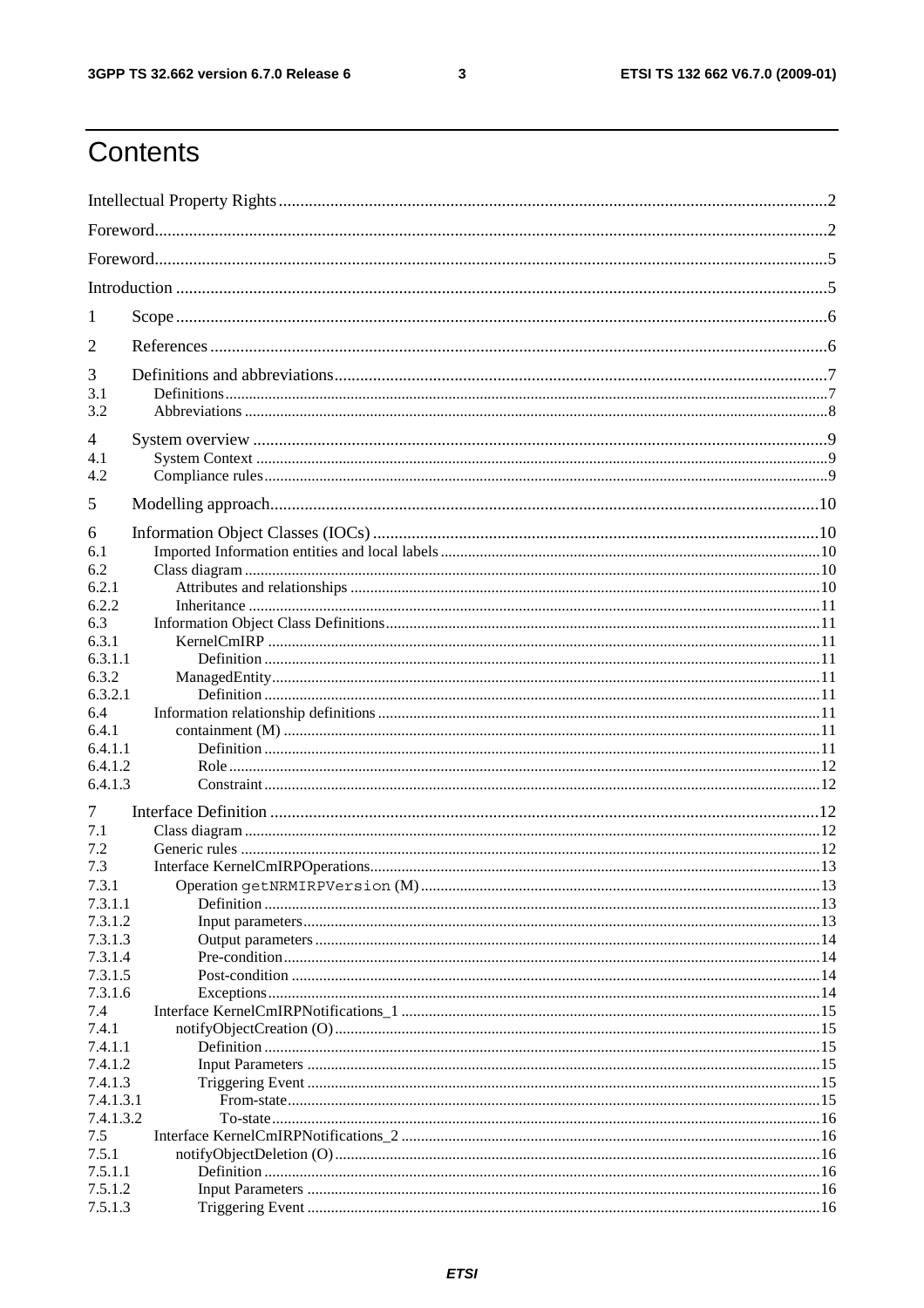#### $\overline{\mathbf{4}}$

| 7.5.1.3.1 |  |  |
|-----------|--|--|
| 7.5.1.3.2 |  |  |
| 7.6       |  |  |
| 7.6.1     |  |  |
| 7.6.6.1   |  |  |
| 7.6.6.2   |  |  |
| 7.6.6.3   |  |  |
| 7.6.6.3.1 |  |  |
| 7.6.6.3.2 |  |  |
| 7.7       |  |  |
| 7.7.1     |  |  |
| 7.7.1.1   |  |  |
| 7.7.1.2   |  |  |
| 7.7.1.3   |  |  |
| 7.7.1.3.1 |  |  |
| 7.7.1.3.2 |  |  |
| 7.8       |  |  |
| 7.8.1     |  |  |
| 7.8.1.1   |  |  |
| 7.8.1.2   |  |  |
| 7.8.1.3   |  |  |
| 7.8.1.3.1 |  |  |
| 7.8.1.3.2 |  |  |
|           |  |  |
|           |  |  |
|           |  |  |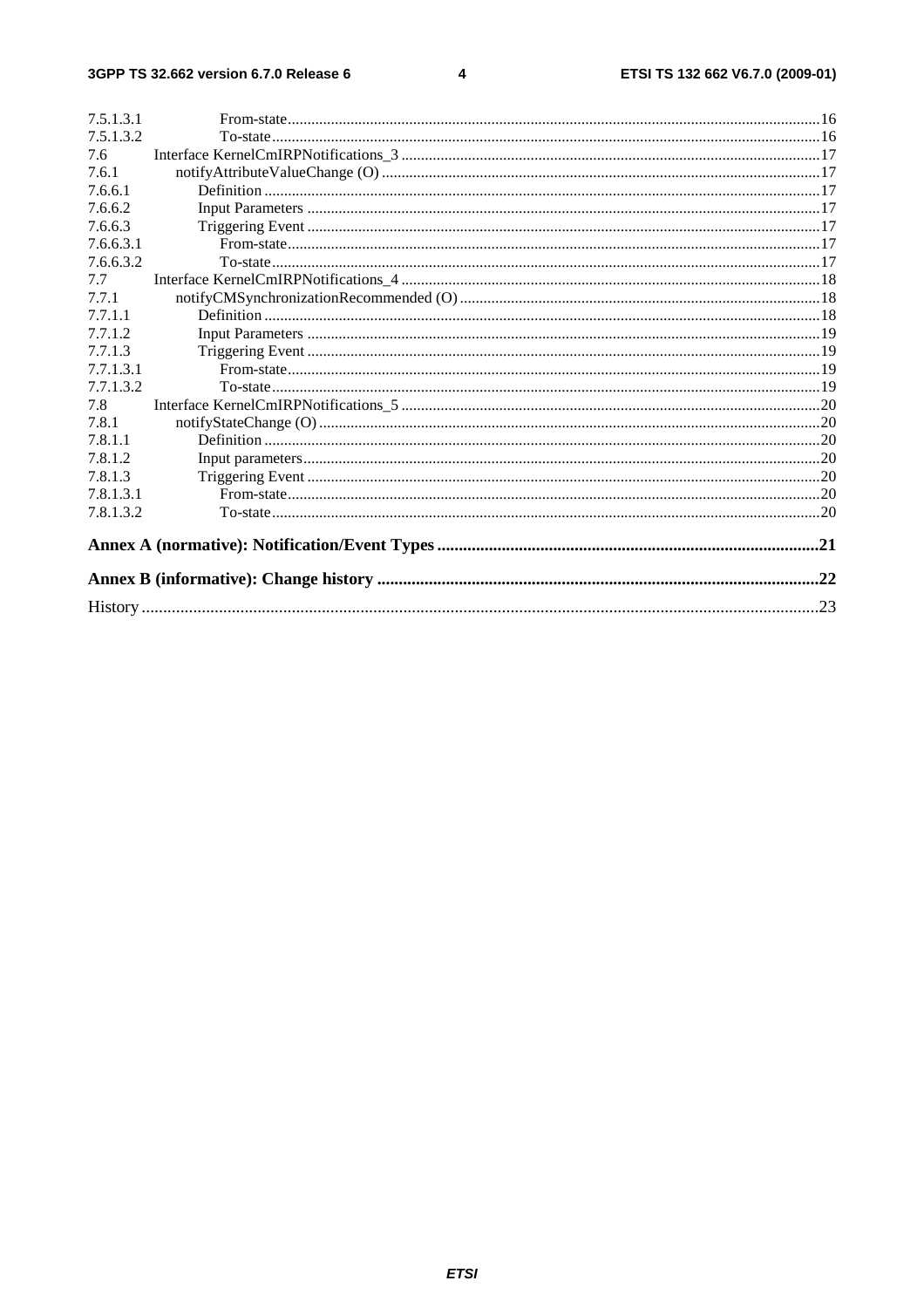# Foreword

This Technical Specification has been produced by the 3<sup>rd</sup> Generation Partnership Project (3GPP).

The contents of the present document are subject to continuing work within the TSG and may change following formal TSG approval. Should the TSG modify the contents of the present document, it will be re-released by the TSG with an identifying change of release date and an increase in version number as follows:

Version x.y.z

where:

- x the first digit:
	- 1 presented to TSG for information;
	- 2 presented to TSG for approval;
	- 3 or greater indicates TSG approved document under change control.
- y the second digit is incremented for all changes of substance, i.e. technical enhancements, corrections, updates, etc.
- z the third digit is incremented when editorial only changes have been incorporated in the document.

# Introduction

The present document is part of a TS-family covering the 3<sup>rd</sup> Generation Partnership Project; Technical Specification Group Services and System Aspects; Telecommunication management; as identified below:

| 32.661 | Configuration Management (CM); Kernel CM requirements                                                                                              |  |  |
|--------|----------------------------------------------------------------------------------------------------------------------------------------------------|--|--|
| 32.662 | Configuration Management (CM); Kernel CM Information Service (IS)                                                                                  |  |  |
| 32.663 | Configuration Management (CM); Kernel CM Integration Reference Point (IRP): Common Object<br>Request Broker Architecture (CORBA) Solution Set (SS) |  |  |
| 32.664 | Configuration Management (CM); Kernel CM Integration Reference Point (IRP): Common<br>Management Information Protocol (CMIP) Solution Set (SS)     |  |  |

Configuration Management (CM), in general, provides the operator with the ability to assure correct and effective operation of the 3G network as it evolves. CM actions have the objective to control and monitor the actual configuration on the Network Elements (NEs) and Network Resources (NRs), and they may be initiated by the operator or by functions in the Operations Systems (OSs) or NEs.

CM actions may be requested as part of an implementation programme (e.g. additions and deletions), as part of an optimisation programme (e.g. modifications), and to maintain the overall Quality of Service (QOS). The CM actions are initiated either as single actions on single NEs of the 3G network, or as part of a complex procedure involving actions on many resources/objects in one or several NEs.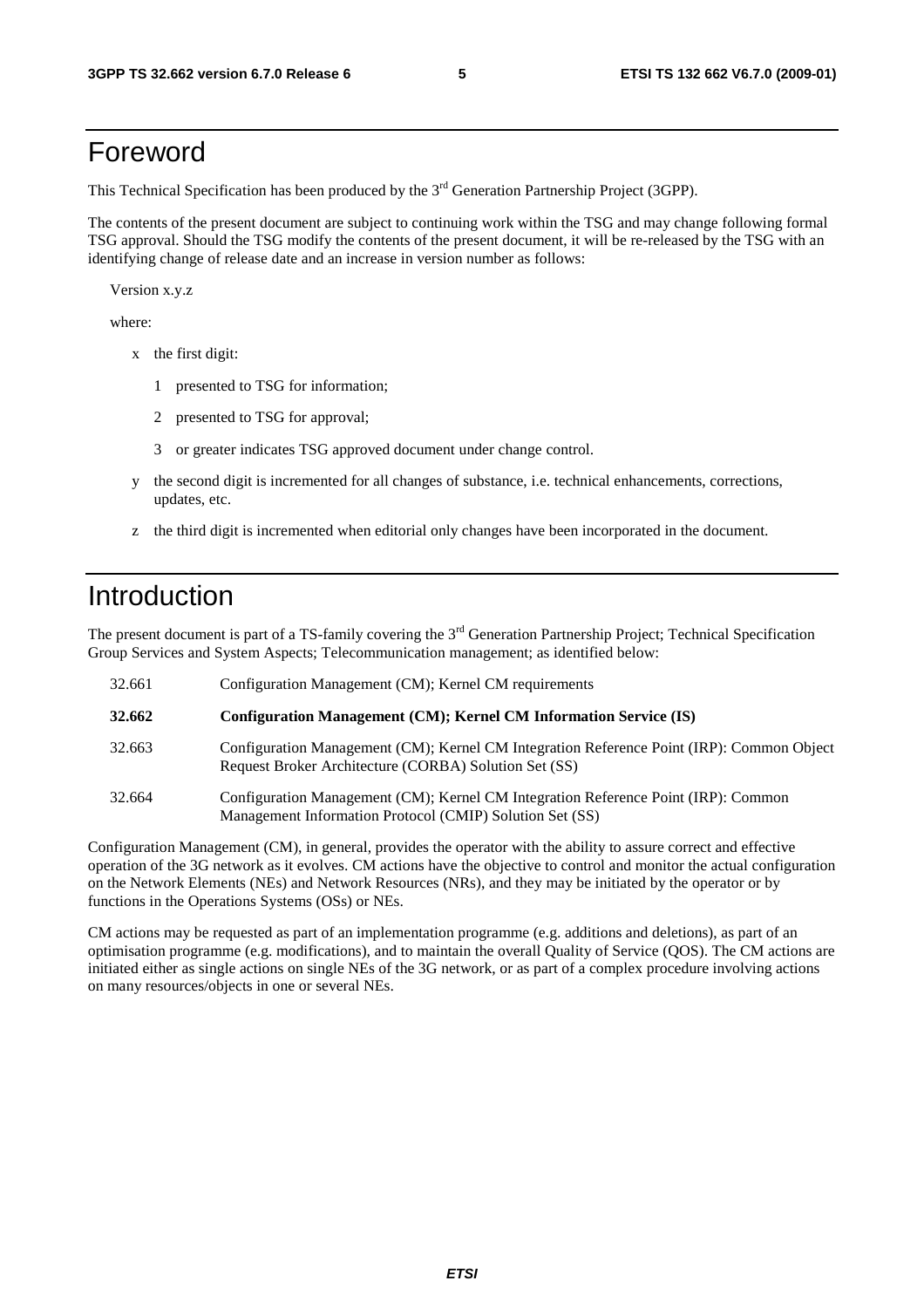### 1 Scope

The present document defines Integration Reference Point (IRP) through which an 'IRPAgent' (typically an Element Manager or Network Element) can communicate Configuration Management related information to one or several 'IRPManagers' (typically Network Managers).

The function of this Kernel CM IRP Information Service is to define an interface that provides the essential CM services. While it is not expected that the Kernel CM IRP alone will provide adequate CM capability, The Kernel CM IRP is expected to provide the common supporting capability required for other IRPs such as the Basic CM IRP or the Bulk CM IRP, each of which require the Kernel CM IRP.

# 2 References

The following documents contain provisions, which, through reference in this text, constitute provisions of the present document.

- References are either specific (identified by date of publication, edition number, version number, etc.) or non-specific.
- For a specific reference, subsequent revisions do not apply.
- For a non-specific reference, the latest version applies. In the case of a reference to a 3GPP document (including a GSM document), a non-specific reference implicitly refers to the latest version of that document *in the same Release as the present document*.
- [1] 3GPP TS 32.101: "Telecommunication management; Principles and high level requirements".
- [2] 3GPP TS 32.102: "Telecommunication management; Architecture".
- [3] 3GPP TS 32.302: "Telecommunication management; Configuration Management (CM); Notification Integration Reference Point (IRP): Information Service (IS)".
- [4] 3GPP TS 32.312: "Telecommunication management; Generic Integration Reference Point (IRP) management; Information Service (IS)".
- [5] 3GPP TS 32.622: "Telecommunication management; Configuration Management (CM); Generic network resources Integration Reference Point (IRP): Network Resource Model (NRM)".
- [6] 3GPP TS 32.672: "Telecommunication management; Configuration Management (CM); State Management Integration Reference Point (IRP): Information Service (IS)".
- [7] ITU-T Recommendation X.710 (1997): "Information technology Open Systems Interconnection Common Management Information Service".
- [8] ITU-T Recommendation X.721 (1992): "Information technology Open Systems Interconnection Structure of Management Information: Definition of management information".
- [9] ITU-T Recommendation X.730 (1992): "Information technology Open Systems Interconnection Systems Management: Object Management Function".
- [10] ITU-T Recommendation X.733 (1992): "Information technology Open Systems Interconnection - Systems Management: Alarm reporting function".
- $[11] [12]$  Void.
- [13] 3GPP TS 32.300: "Telecommunication management; Configuration Management (CM); Name convention for Managed Objects".
- [14] 3GPP TS 32.600: "Telecommunication management; Configuration Management (CM); Concept and high-level requirements".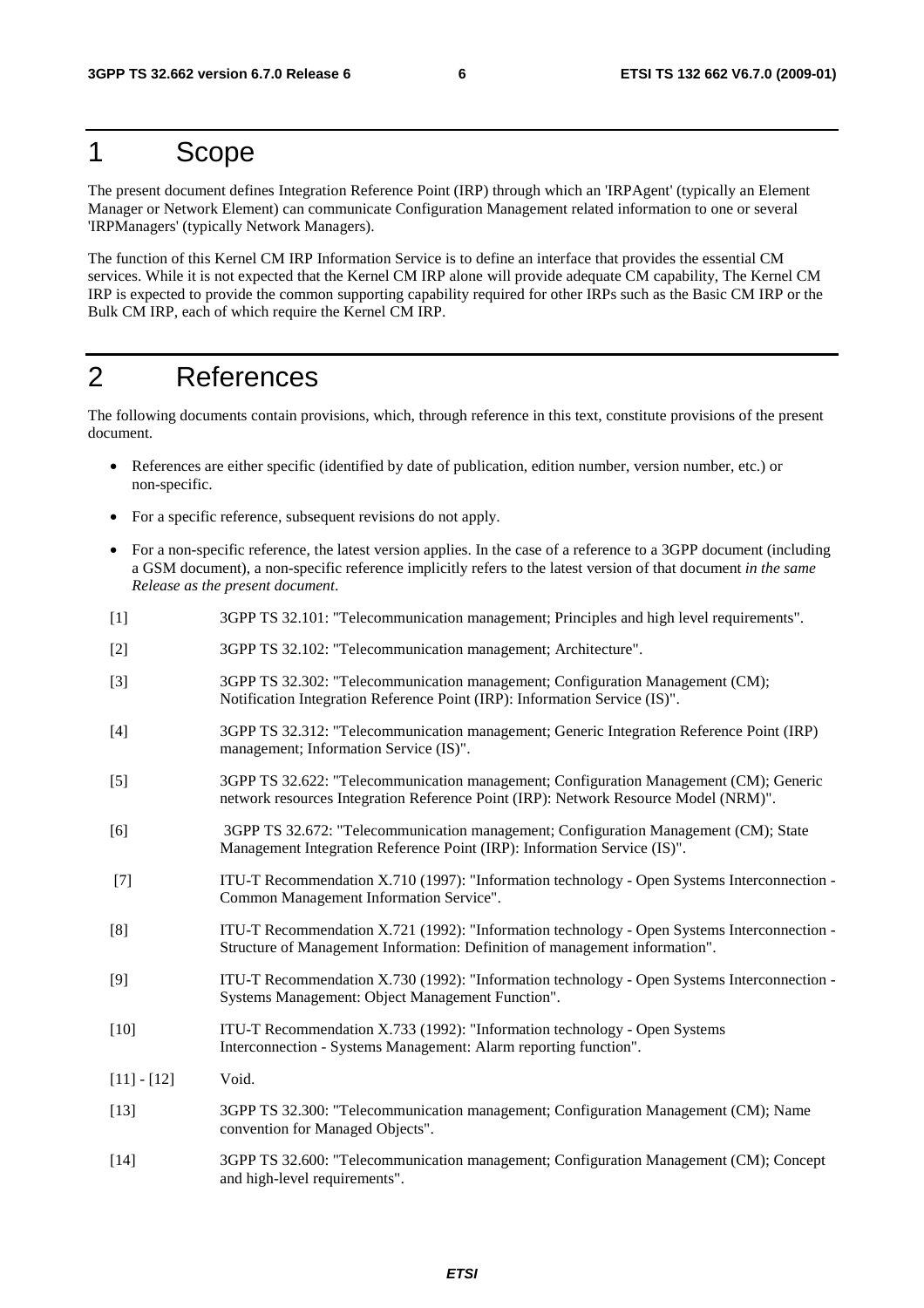- [15] ITU-T Recommendation X.720: "Information technology Open Systems Interconnection Structure of management information: Management information model".
- [16] 3GPP TS 32.623: "Telecommunication management; Configuration Management (CM); Generic network resources Integration Reference Point (IRP): Common Object Request Broker Architecture (CORBA) Solution Set (SS)".
- [17] 3GPP TS 32.643: "Telecommunication management; Configuration Management (CM); UTRAN network resources Integration Reference Point (IRP): Common Object Request Broker Architecture (CORBA) Solution Set (SS)".
- [18] 3GPP TS 32.642: "Telecommunication management; Configuration Management (CM); UTRAN network resources Integration Reference Point (IRP): Network Resource Model (NRM)".
- [19] 3GPP TS 32.150: "Telecommunication management; Integration Reference Point (IRP) Concept and definitions".
- [20] 3GPP TS 32.311: "Telecommunication management; Generic Integration Reference Point (IRP) management: Requirements.

# 3 Definitions and abbreviations

### 3.1 Definitions

For the purposes of the present document, the following terms and definitions apply. For terms and definitions not found here, please refer to TS 32.101 [1], TS 32.102 [2] and TS 32.600 [14].

**association:** In general it is used to model relationships between Managed Objects. Associations can be implemented in several ways, such as:

- (1) name bindings,
- (2) reference attributes, and
- (3) association objects.

This IRP stipulates that containment associations shall be expressed through name bindings, but it does not stipulate the implementation for other types of associations as a general rule. These are specified as separate entities in the object models (UML diagrams). Currently however, all (non-containment) associations are modelled by means of reference attributes of the participating MOs.

**Managed Element (ME):** instance of the Managed Object Class G3ManagedElement

**Managed Object (MO):** In the context of the present document, a Managed Object (MO) is a software object that encapsulates the manageable characteristics and behaviour of a particular Network Resource. The MO is instance of a MO class defined in a MIM/NRM. An MO class has **attributes** that provide information used to characterize the objects that belong to the class. Furthermore, an MO class can have **operations** that represent the behaviour relevant for that class. An MO class may support **notifications** that provide information about an event occurrence within a network resource.

**Management Information Base (MIB):** A MIB is an instance of an NRM and has some values on the defined attributes and associations specific for that instance. In the context of the present document, an MIB consists of:

- (1) a Name space (describing the MO containment hierarchy in the MIB through Distinguished Names),
- (2) a number of Managed Objects with their attributes, and
- (3) a number of Associations between these MOs. Also note that TMN (ITU-T Recommendation X.710 [7]) defines a concept of a Management Information Tree (also known as a Naming Tree) that corresponds to the name space (containment hierarchy) portion of this MIB definition. Figure 3.1 depicts the relationships between a Name space and a number of participating MOs (the shown association is of a non-containment type).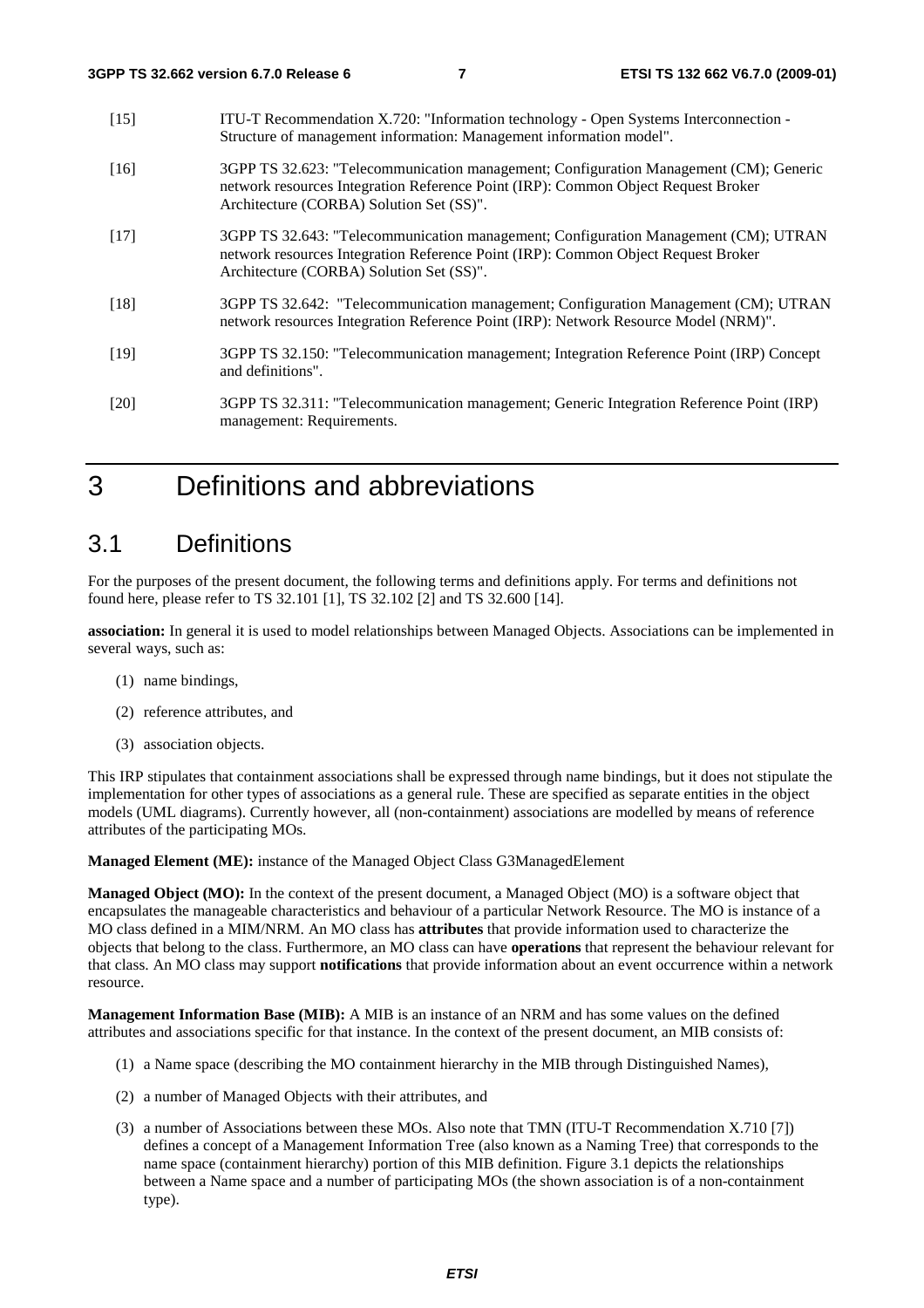

**Figure 3.1: Relationships between a Name space and a number of participating MOs** 

**Management Information Model (MIM):** Also referred to as NRM – see the definition below.

**Name space:** A name space is a collection of names. The IRP name convention (see TS 32.300 [13]) restricts the name space to a hierarchical containment structure, including its simplest form - the one-level, flat name space. All Managed Objects in a MIB shall be included in the corresponding name space and the MIB/name space shall only support a strict hierarchical containment structure (with one root object). A Managed Object that contains another is said to be the superior (parent); the contained Managed Object is referred to as the subordinate (child). The parent of all MOs in a single name space is called a Local Root. The ultimate parent of all MOs of all managed systems is called the Global Root.

**Network Resource Model (NRM):** A model representing the actual managed telecommunications network resources that a System is providing through the subject IRP. An NRM describes Managed Object Classes, their associations, attributes and operations. The NRM is also referred to as "MIM" (see above), which originates from the ITU-T TMN.

**Node B:** A logical node responsible for radio transmission/reception in one or more cells to/from the User Equipment. It terminates the Iub interface towards the RNC.

### 3.2 Abbreviations

For the purposes of the present document, the following abbreviations apply:

| <b>CMIP</b>  | <b>Common Management Information Protocol</b>                   |  |  |  |
|--------------|-----------------------------------------------------------------|--|--|--|
| <b>CMIS</b>  | <b>Common Management Information Service</b>                    |  |  |  |
| CN           | Core Network                                                    |  |  |  |
| <b>CORBA</b> | Common Object Request Broker Architecture                       |  |  |  |
| DN           | Distinguished Name (see TS 32.300 [13])                         |  |  |  |
| EM           | <b>Element Manager</b>                                          |  |  |  |
| FM           | <b>Fault Management</b>                                         |  |  |  |
| IDL          | <b>Interface Definition Language</b>                            |  |  |  |
| <b>IRP</b>   | <b>Integration Reference Point</b>                              |  |  |  |
| ITU-T        | International Telecommunication Union, Telecommunication Sector |  |  |  |
| МE           | <b>Managed Element</b>                                          |  |  |  |
| <b>MIB</b>   | Management Information Base                                     |  |  |  |
| <b>MIM</b>   | Management Information Model                                    |  |  |  |
| MO           | Managed Object                                                  |  |  |  |
| <b>MOC</b>   | <b>Managed Object Class</b>                                     |  |  |  |
| MOI          | Managed Object Instance                                         |  |  |  |
| NE           | Network Element                                                 |  |  |  |
| NM           | Network Manager                                                 |  |  |  |
| NR.          | <b>Network Resource</b>                                         |  |  |  |
| <b>NRM</b>   | Network Resource Model                                          |  |  |  |
| PM           | Performance Management                                          |  |  |  |
| <b>RDN</b>   | Relative Distinguished Name (see TS 32.300 [13])                |  |  |  |
| <b>SNMP</b>  | Simple Network Management Protocol                              |  |  |  |
| SS           | <b>Solution Set</b>                                             |  |  |  |
| <b>TMN</b>   | <b>Telecommunications Management Network</b>                    |  |  |  |
| <b>UML</b>   | Unified Modelling Language                                      |  |  |  |
| <b>UMTS</b>  | Universal Mobile Telecommunications System                      |  |  |  |
| <b>VSE</b>   | Vendor Specific Extensions                                      |  |  |  |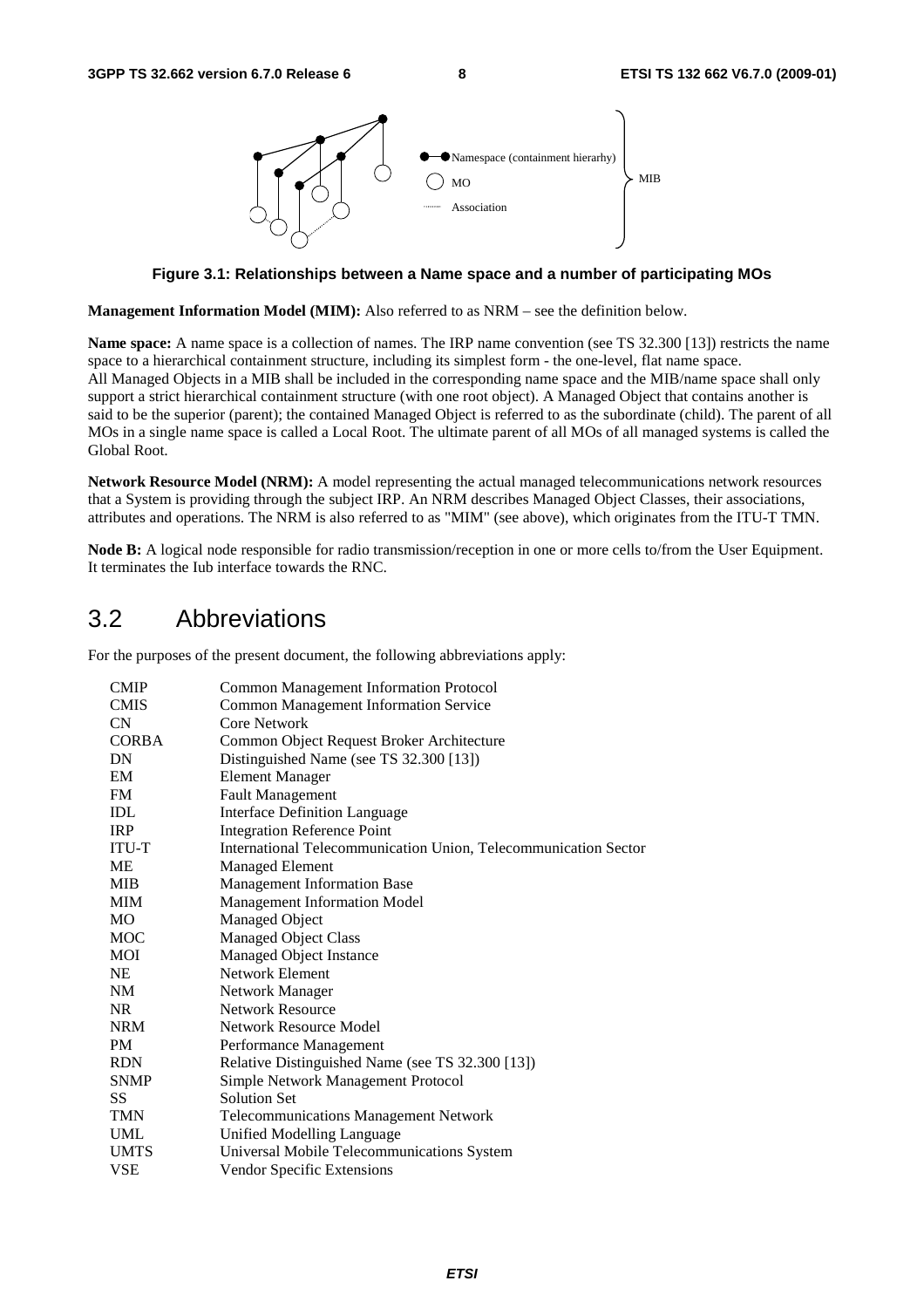# 4 System overview

### 4.1 System Context

The general definition of the System Context for the present IRP is found in 3GPP TS 32.150 [19] subclause 4.7. In addition, the set of related IRP(s) relevant to the present IRP is shown in the two diagrams below.



**Figure 4.1: System Context A** 



**Figure 4.2: System Context B** 

### 4.2 Compliance rules

For general definitions of compliance rules related to qualifiers (Mandatory/Optional/Conditional) for *operations*, *notifications and parameters* (of operations and notifications) please refer to TS 32.150 [19].

An IRPAgent that incorporates vendor-specific extensions shall support normal communication with a 3GPP SA5-compliant IRPManager with respect to all Mandatory and Optional managed object classes, attributes, associations, operations, parameters and notifications without requiring the IRPManager to have any knowledge of the extensions.

Given that

- rules for vendor-specific extensions remain to be fully specified, and
- many scenarios under which IRPManager and IRPAgent interwork may exist,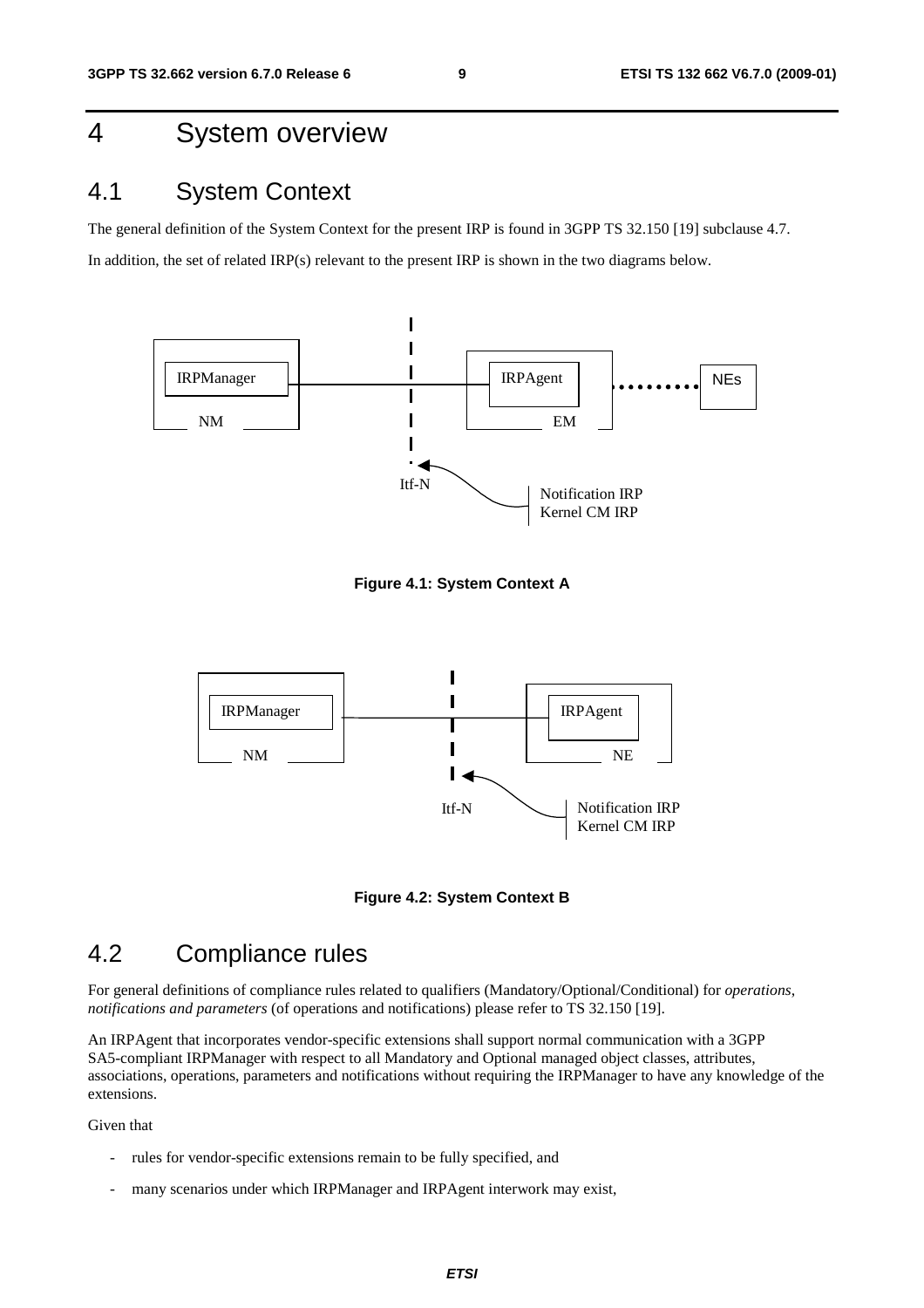it is recognised that the IRPManager, even though it is not required to have knowledge of vendor-specific extensions, may be required to be implemented with an awareness that extensions can exist and behave accordingly.

# 5 Modelling approach

See 3GPP TS 32.150 [19].

# 6 Information Object Classes (IOCs)

### 6.1 Imported Information entities and local labels

| Label reference                                         | Local label              |
|---------------------------------------------------------|--------------------------|
| 32.622 [5], information object class, Top               | Top                      |
| 32.622 [5], information object class, IRPAgent          | <b>IRPAgent</b>          |
| 32.622 [5], information object class, GenericIRP        | <b>GenericIRP</b>        |
| 32.312 [4], information object class, ManagedGenericIRP | <b>ManagedGenericIRP</b> |

# 6.2 Class diagram

This sub-clause introduces the set of information object classes (IOCs) that encapsulate information within the IRPAgent. The intent is to identify the information required for the KernelCmIRP Agent implementation of its operations and notification emission. This sub-clause provides the overview of all support object classes in UML. Subsequent sub-clauses provide more detailed specification of various aspects of these support object classes.

### 6.2.1 Attributes and relationships

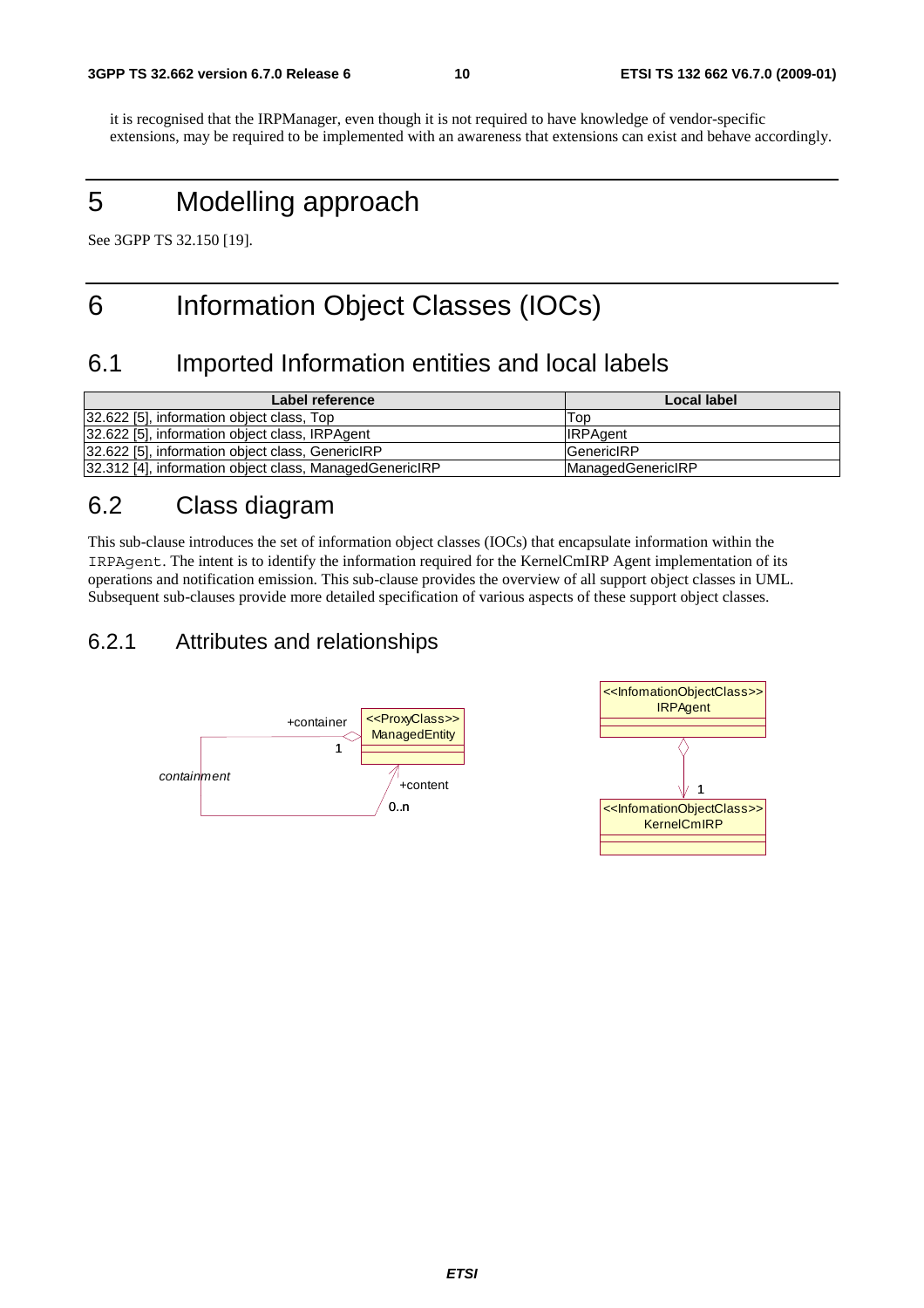### 6.2.2 Inheritance



### 6.3 Information Object Class Definitions

### 6.3.1 KernelCmIRP

#### 6.3.1.1 Definition

KernelCmIRP is the representation of the Kernel configuration management capabilities specified by the present document. This IOC inherits from ManagedGenericIRP IOC specified in TS 32.312 [4].

### 6.3.2 ManagedEntity

### 6.3.2.1 Definition

The IOC ManagedEntity represents the role that can be played by an instance of an IOC defined in Network Resources Models, e.g. Generic Network Resource Model, Core Network Resource Model, UTRAN Network Resource Model or GERAN Network Resource Model.

### 6.4 Information relationship definitions

### 6.4.1 containment (M)

#### 6.4.1.1 Definition

This represents the relationship containment as defined in ITU-T Recommendation X.720 [15].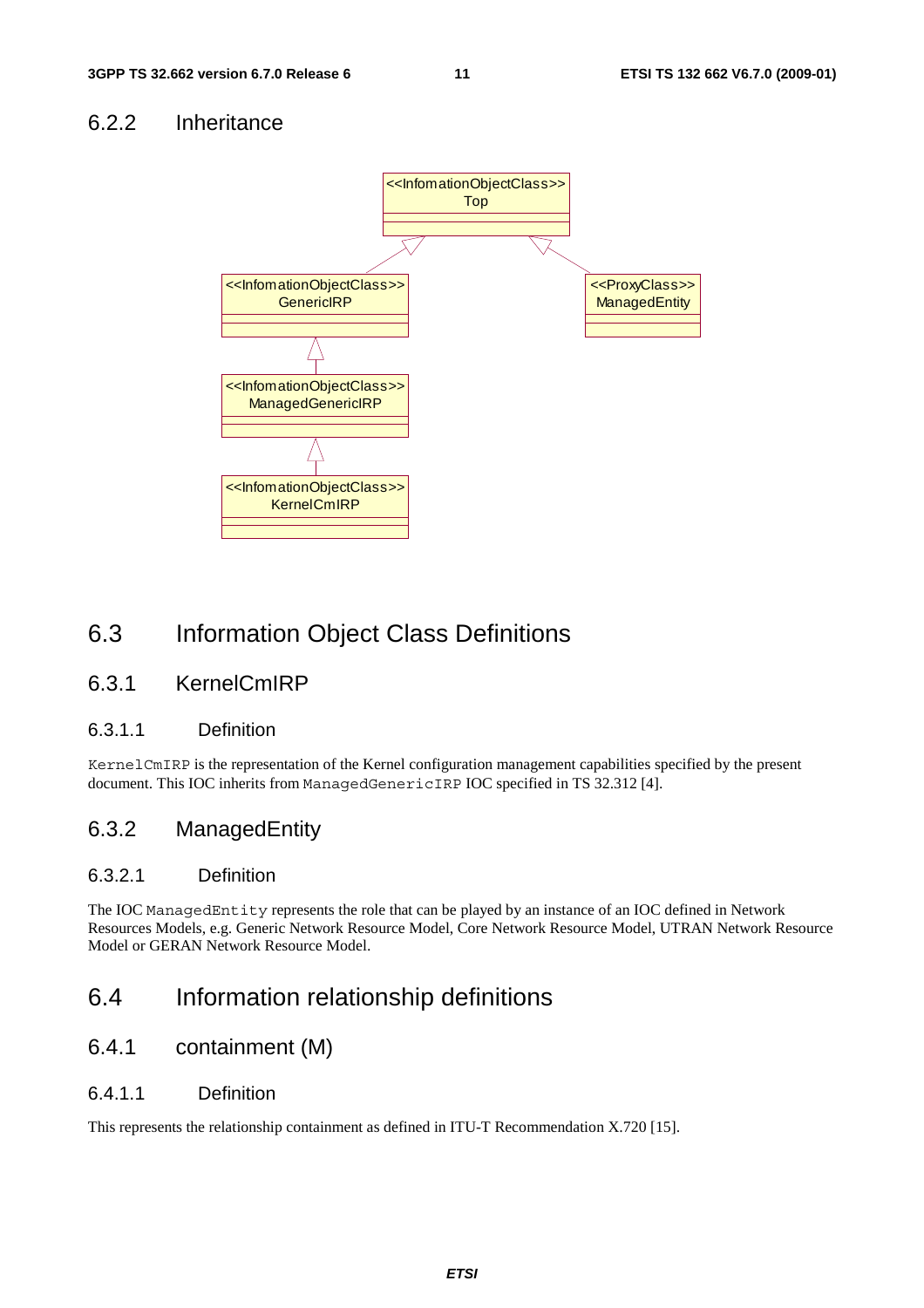#### 6.4.1.2 Role

| <b>Name</b> | <b>Definition</b>                                                                                                        |
|-------------|--------------------------------------------------------------------------------------------------------------------------|
|             | $\alpha$ container $\alpha$ lt represents the capability, for an instance of a Managed Entity, to contain other objects. |
| lcontent    | It represents the capability, for an instance of a Managed Entity, to be contained in another object.                    |

#### 6.4.1.3 Constraint

| <b>Name</b> | <b>Definition</b>                                                                                           |
|-------------|-------------------------------------------------------------------------------------------------------------|
|             | inv noSelfContainment No instance of the IOC ManagedEntity can play both roles container and content in the |
|             | Isame instance of the relationship containment.                                                             |

# 7 Interface Definition

# 7.1 Class diagram



# 7.2 Generic rules

**Rule 1:** Each operation with at least one input parameter supports a pre-condition valid input parameter which indicates that all input parameters shall be valid with regards to their information type. Additionally, each such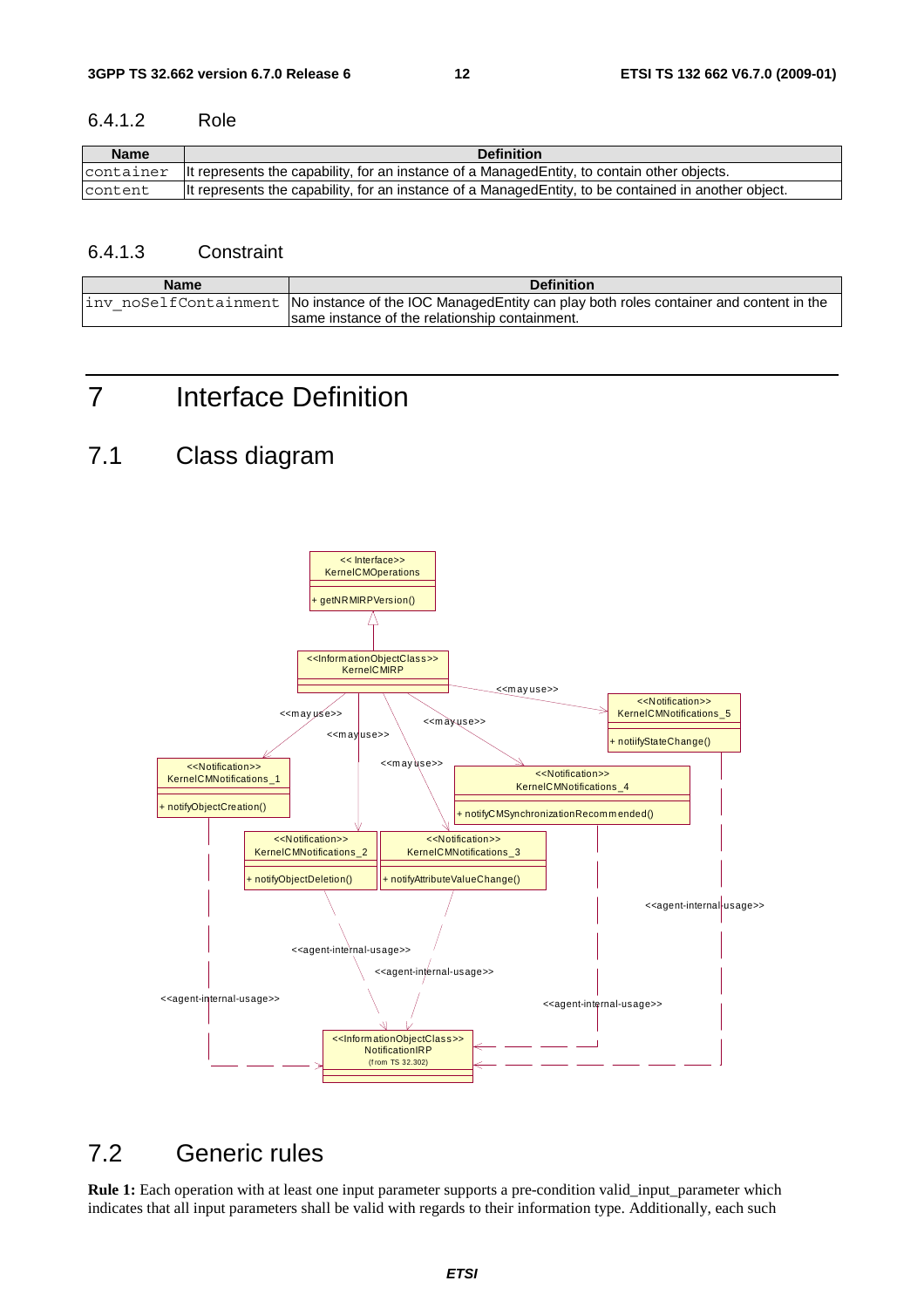operation supports an exception operation\_failed\_invalid\_input\_parameter which is raised when pre-condition valid\_input\_parameter is false. The exception has the same entry and exit state.

**Rule 2:** Each operation with at least one optional input parameter supports a set of pre-conditions supported optional input parameter xxx where "xxx" is the name of the optional input parameter and the precondition indicates that the operation supports the named optional input parameter. Additionally, each such operation supports an exception operation\_failed\_unsupported\_optional\_input\_parameter\_xxx which is raised when (a) the precondition supported optional input parameter xxx is false and (b) the named optional input parameter is carrying information. The exception has the same entry and exit state.

**Rule 3:** Each operation shall support a generic exception operation\_failed\_internal\_problem that is raised when an internal problem occurs and that the operation cannot be completed. The exception has the same entry and exit state.

### 7.3 Interface KernelCmIRPOperations

### 7.3.1 Operation getNRMIRPVersion (M)

#### 7.3.1.1 Definition

When the IRPManager invokes getNRMIRPVersion to find out the Network Resource IRP SS document versions (IRPVersions) supported by the IRPAgent, the IRPAgent shall respond, via the versionNumberList output parameter, with a list of supported Network Resource IRPversions. The rule for deriving the IRP document version number string is defined in TS 32.311 [20]. An example of this return value can contain two IRPVersions, where one indicates the 3GPP Generic Network Resource IRPVersion (e.g. "32.623 V4.2" in case of CORBA implementation) while the other indicates the 3GPP UTRAN Network Resource IRPVersion (e.g. "32.643 V4.1" in case of CORBA implementation).

It is expected that vendors may provide vendor-specific extended capabilities and features (VSE) that are based on a 3GPP published specification. It is further expected that the vendor will publish these VSE in a document with an unambiguous identification.

If an IRPAgent does not support VSE, the vSEVersionNumberList parameter shall contain no information.

If an IRPAgent supports VSE, the vSEVersionNumberList parameter shall contain identification of one or more documents published by the vendor. The versionNumberList shall contain the IRPVersions indicating the 3GPP Network Resource IRP specifications on which the VSE is based. The versionNumberList may only identify IRPVersions that are consistent with the requirements of clause 4.2 of the present document and similar requirements statements in all CM and Network Resource IRPs. The convention to identify the vendor-specific document is not a subject of the present document. It is recommended that the identification should include (a) the 3GPP IRPVersion on which the VSE is based (b) the name of the vendor and (c) the identification of the VSE document and/or its version. The inclusion of the part-(b) is to avoid possible name conflict in a multi-vendor environment. An example would be "32.642 V4.0 Ericsson v.1". This sample indicates the identification of a document published by Ericsson that specifies a list of VSE that is based on the TS 32.642 V4.0.x. Note in this example, the IRPVersion "32.642 V4.0" shall also be present in the versionNumberList.

The lists returned by versionNumberList and vSEVersionNumberList shall not contain duplicates.

#### 7.3.1.2 Input parameters

None.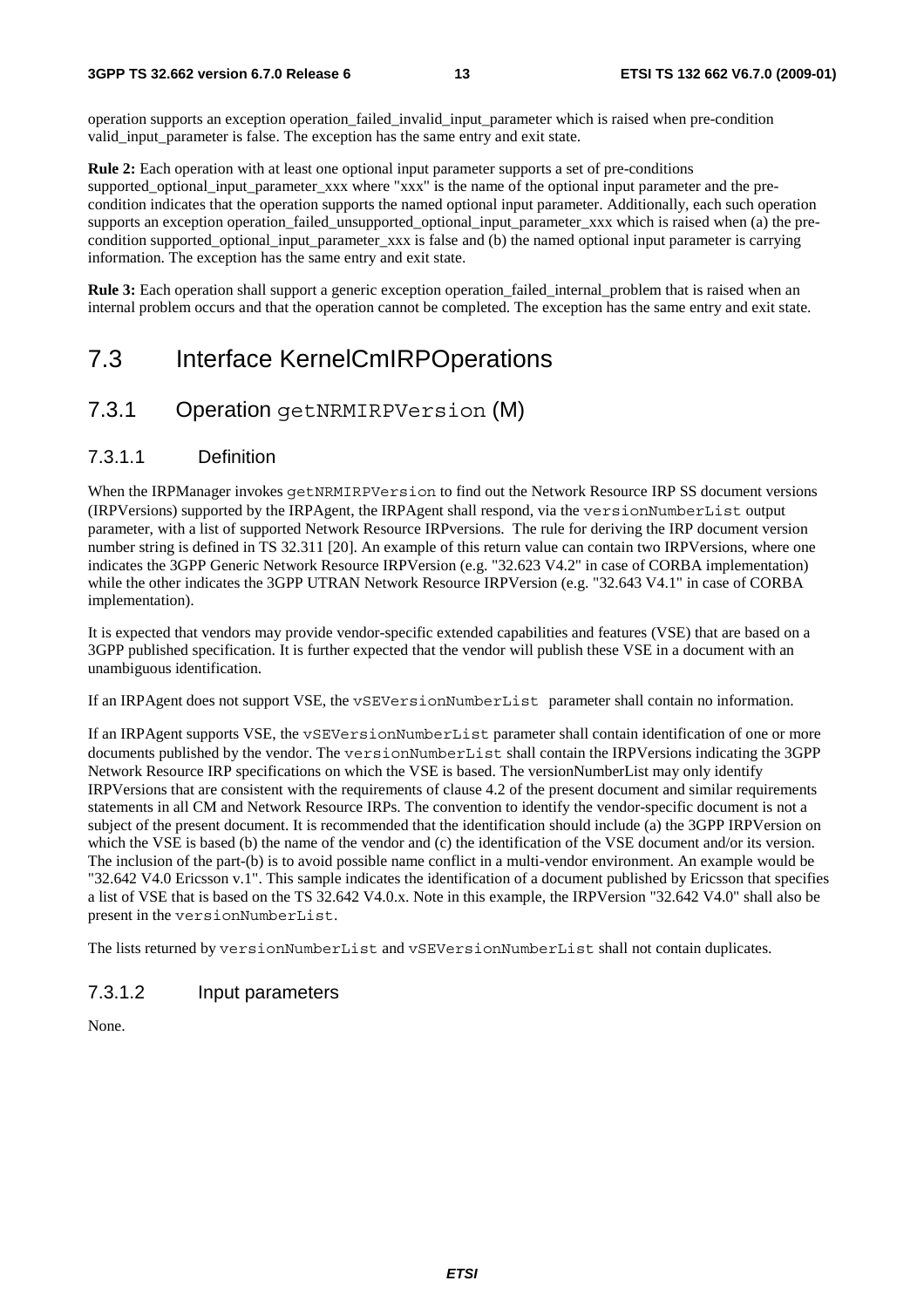### 7.3.1.3 Output parameters

| <b>Parameter Name</b>        | <b>Qualifier</b> | <b>Matching Information</b>                            | <b>Comment</b>                                                                                                         |
|------------------------------|------------------|--------------------------------------------------------|------------------------------------------------------------------------------------------------------------------------|
| <b>versionNumberList</b>     | ΙM               | ManagedGenericIRP.iRPVersion                           | It carries one or more SS version numbers<br>supported by this IRP agent.                                              |
| <b>vSEVersionNumberListM</b> |                  | ManagedGenericIRP.iRPVersion                           | It carries one or more identifications of<br>vendor published documents containing<br><b>IVSE NRMs specifications.</b> |
| status                       | ιM               | <b>ENUM</b> (Operation succeeded,<br>Operation failed) | If operation_failed_internal_problem status<br>l= OperationFailed.                                                     |

### 7.3.1.4 Pre-condition

None specific.

7.3.1.5 Post-condition

None specific.

### 7.3.1.6 Exceptions

None specific.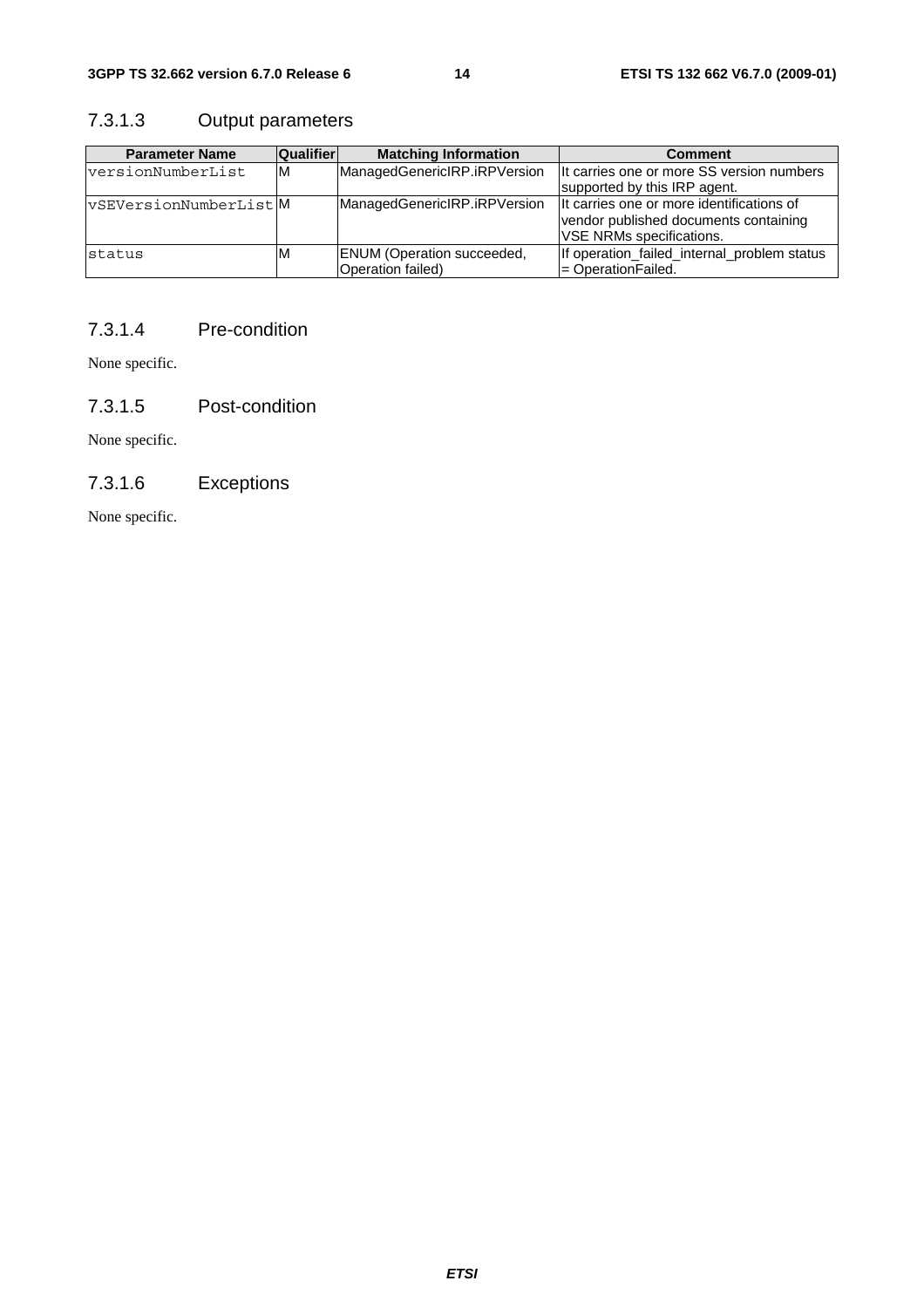# 7.4 Interface KernelCmIRPNotifications\_1

### 7.4.1 notifyObjectCreation (O)

### 7.4.1.1 Definition

IRPAgent notifies the subscribed IRPManager that a new Managed Object has been created and that the new object satisfies the filter constraint expressed in IRPManager"s subscribe operation (see TS 32.302 [3]). This notification is based on the objectCreation notification type specified in ITU-T Recommendation X.721 [8] and ITU-T Recommendation X.730 [9] (difference compared to these specifications are indicated in the description below).

| <b>Parameter Name</b>       | Qualifier |                                                                                      | <b>Comment</b>                                                                                                                                                                                                                                                                                                                                                                                                                                                                                                                                                           |  |
|-----------------------------|-----------|--------------------------------------------------------------------------------------|--------------------------------------------------------------------------------------------------------------------------------------------------------------------------------------------------------------------------------------------------------------------------------------------------------------------------------------------------------------------------------------------------------------------------------------------------------------------------------------------------------------------------------------------------------------------------|--|
|                             |           | <b>Matching Information</b>                                                          |                                                                                                                                                                                                                                                                                                                                                                                                                                                                                                                                                                          |  |
| objectClass                 | M.Y       | ManagedEntity.objectClass                                                            | Notification header - see [3]. It shall carry the<br>ManagedEntity class name.                                                                                                                                                                                                                                                                                                                                                                                                                                                                                           |  |
| objectInstance              | M, Y      | ManagedEntity.objectInstance                                                         | Notification header - see [3]. It shall carry the DN<br>of the ManagedEntity.                                                                                                                                                                                                                                                                                                                                                                                                                                                                                            |  |
| notificationId              | M,N       | --                                                                                   | Notification header - see [3].                                                                                                                                                                                                                                                                                                                                                                                                                                                                                                                                           |  |
| eventTime                   | M, Y      | --                                                                                   | Notification header - see [3]. It shall carry the<br>ManagedEntity creation time.                                                                                                                                                                                                                                                                                                                                                                                                                                                                                        |  |
| systemDN                    | C, Y      |                                                                                      | Notification header - see [3].                                                                                                                                                                                                                                                                                                                                                                                                                                                                                                                                           |  |
| notificationType            | M, Y      | Mapped to notification Type in<br>[3] – see annex A.                                 | Notification header - see [3].                                                                                                                                                                                                                                                                                                                                                                                                                                                                                                                                           |  |
| correlatedNotifi<br>cations | O, N      |                                                                                      | A set of notifications that are correlated to the<br>subject notification. Defined in<br>ITU-T Recommendation X.733 [10].                                                                                                                                                                                                                                                                                                                                                                                                                                                |  |
| additionalText              | O, N      | 44                                                                                   | It can contain further information in text on the<br>creation of the MO.                                                                                                                                                                                                                                                                                                                                                                                                                                                                                                 |  |
| sourceIndicator             | O, N      | ENUM(<br>Resource_operation,<br>Management_operation,<br>Unknown)                    | This parameter, when present, indicates the<br>source of the operation that led to the generation of<br>this notification. It can have one of the following<br>values:<br>1.<br>resource operation: The notification was<br>generated in response to an internal operation<br>of the resource:<br>2.<br>management operation: The notification was<br>generated in response to a management<br>operation applied across the managed object<br>boundary external to the managed object;<br>unknown: It is not possible to determine the<br>3.<br>source of the operation. |  |
| attributeList               | O, N      | <b>LIST OF SEQUENCE</b><br><attributename.<br>AttributeValue&gt;</attributename.<br> | The attributes (name/value pairs) of the created<br>MO.                                                                                                                                                                                                                                                                                                                                                                                                                                                                                                                  |  |

### 7.4.1.2 Input Parameters

### 7.4.1.3 Triggering Event

### 7.4.1.3.1 From-state

stateBeforeObjectCreation.

| <b>Assertion Name</b>     | <b>Definition</b>                                                |  |
|---------------------------|------------------------------------------------------------------|--|
| stateBeforeObjectCreation | The number of instances of the IOC Managed Entity is equal to N. |  |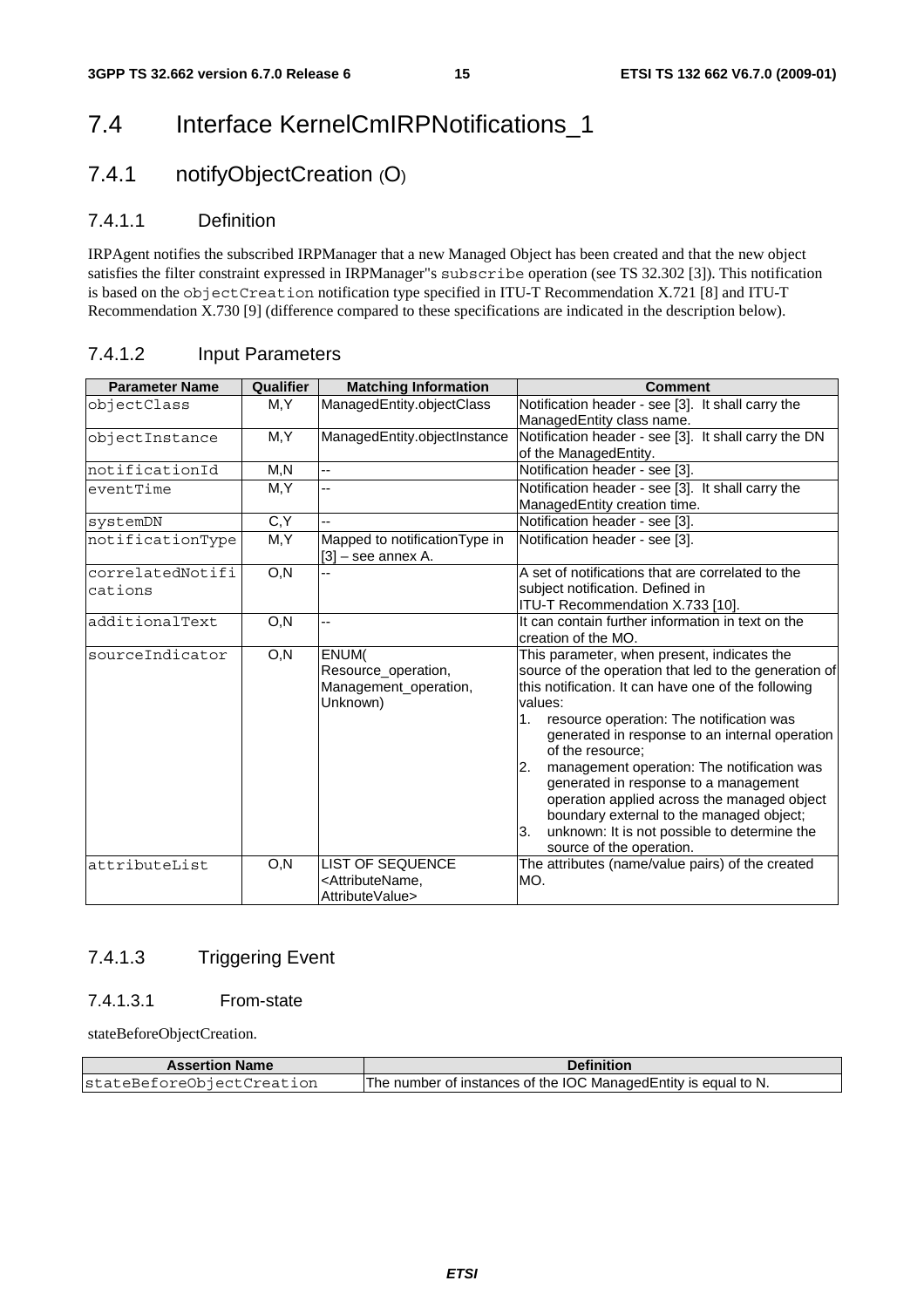#### 7.4.1.3.2 To-state

stateAfterObjectCreation.

| <b>Assertion Name</b>    | <b>Definition</b>                                                       |  |
|--------------------------|-------------------------------------------------------------------------|--|
| stateAfterObjectCreation | The number of instances of the IOC Managed Entity is equal to $N + 1$ . |  |

### 7.5 Interface KernelCmIRPNotifications\_2

### 7.5.1 notifyObjectDeletion (O)

#### 7.5.1.1 Definition

IRPAgent notifies the subscribed IRPManager of a deleted Managed Object. The IRPAgent invokes this notification because the subject notification satisfies the filter constraint expressed in the IRPManager subscribe operation (see TS 32.302 [3]). This notification is based on the objectDeletion notification type specified in ITU-T Recommendation X.721 [8] and ITU-T Recommendation X.730 [9] (difference compared to these specifications are indicated in the description below).

Note that when a Managed Object is deleted, all subordinate Managed Objects (i.e. the complete sub-tree of the MIB) are also deleted. Furthermore, all associations where the Managed Object participates are deleted.

### 7.5.1.2 Input Parameters

| <b>Parameter Name</b>   | Qualifier | <b>Matching Information</b>                                         | <b>Comment</b>                          |
|-------------------------|-----------|---------------------------------------------------------------------|-----------------------------------------|
| objectClass             | M,Y       | ManagedEntity.objectClass                                           | See Table 7.4.1.2.                      |
| objectInstance          | M,Y       | ManagedEntity.objectInstance                                        | See Table 7.4.1.2.                      |
| notificationId          | M,N       | $-$                                                                 | See Table 7.4.1.2.                      |
| eventTime               | M,Y       | --                                                                  | Notification header – see [3]. It shall |
|                         |           |                                                                     | carry the ManagedEntity deletion time.  |
| systemDN                | C, Y      | --                                                                  | See Table 7.4.1.2.                      |
| notificationType        | M,Y       | Mapped to notification Type in [3] See Table 7.4.1.2.               |                                         |
|                         |           | – see annex A.                                                      |                                         |
| correlatedNotifications | O, N      | $-$                                                                 | See Table 7.4.1.2.                      |
| additionalText          | O, N      | --                                                                  | See Table 7.4.1.2.                      |
| sourceIndicator         | O, N      | ENUM(                                                               | See Table 7.4.1.2.                      |
|                         |           | Resource_operation,                                                 |                                         |
|                         |           | Management operation,                                               |                                         |
|                         |           | Unknown)                                                            |                                         |
| attributeList           | O, N      | <b>LIST OF SEQUENCE</b>                                             | The attributes (name/value pairs) of    |
|                         |           | <attributename, attributevalue=""> the deleted MO.</attributename,> |                                         |

### 7.5.1.3 Triggering Event

#### 7.5.1.3.1 From-state

stateBeforeObjectDeletion.

| <b>Assertion Name</b>     | <b>Definition</b>                                                |
|---------------------------|------------------------------------------------------------------|
| StateBeforeObjectDeletion | The number of instances of the IOC Managed Entity is equal to N. |

#### 7.5.1.3.2 To-state

stateAfterObjectDeletion.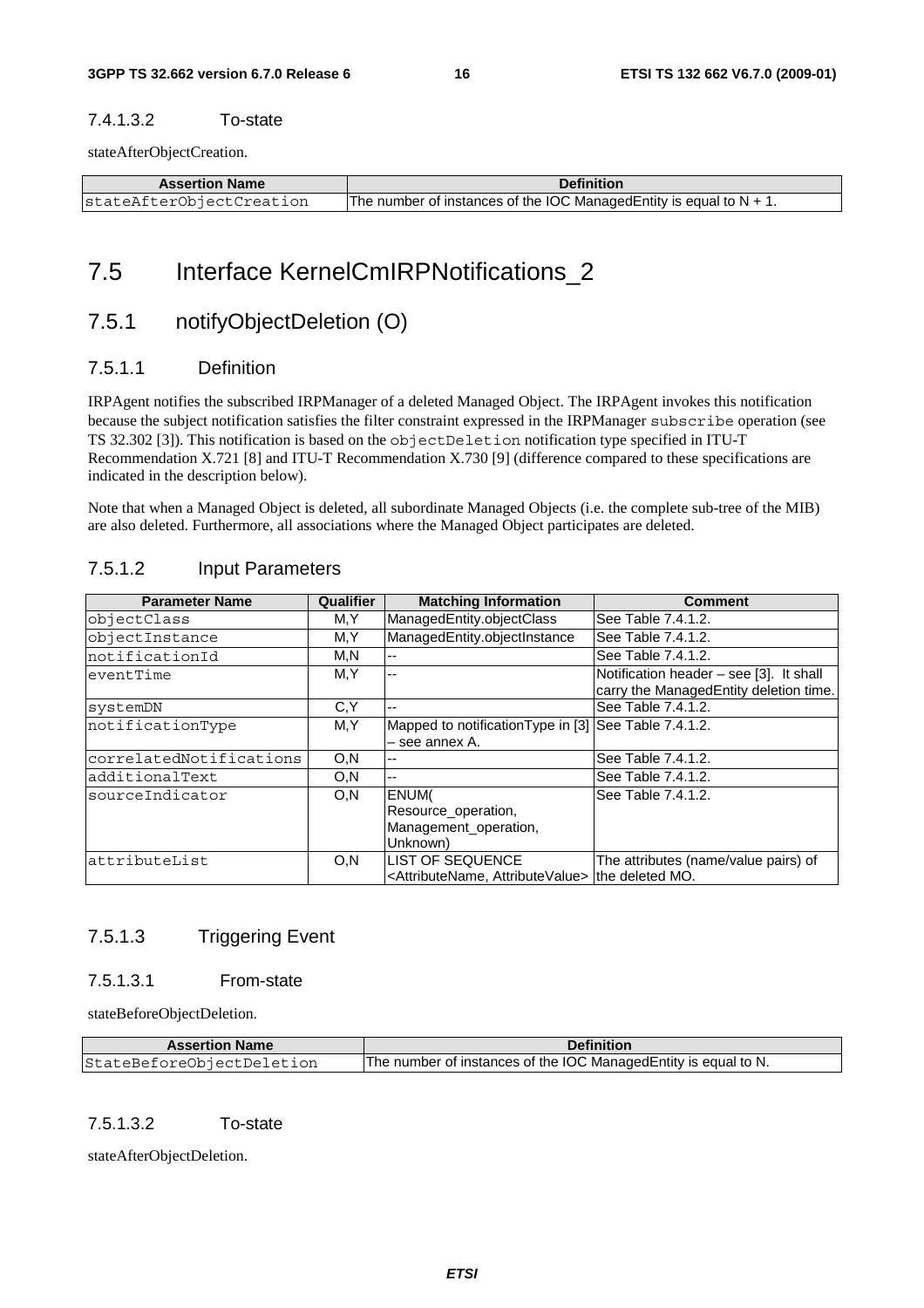| <b>Assertion Name</b>    | <b>Definition</b>                                                   |
|--------------------------|---------------------------------------------------------------------|
| stateAfterObiectDeletion | The number of instances of the IOC Managed Entity is equal to N - 1 |

# 7.6 Interface KernelCmIRPNotifications\_3

### 7.6.1 notifyAttributeValueChange (O)

### 7.6.6.1 Definition

IRPAgent notifies the subscribed IRPManager of a change of one or several attributes of a Managed Object in the NRM. The IRPAgent invokes this notification because the subject notification satisfies the filter constraint expressed in the IRPManager subscribe operation (see TS 32.302 [3]). This notification is based on the attributeValueChange notification type specified in ITU-T Recommendation X.721 [8] and ITU-T Recommendation X.730 [9] (difference compared to these specifications are indicated in the following table).

| <b>Parameter Name</b> | Qualifier | <b>Matching Information</b>                                                                    | <b>Comment</b>                                                                           |
|-----------------------|-----------|------------------------------------------------------------------------------------------------|------------------------------------------------------------------------------------------|
| objectClass           | M,Y       | ManagedEntity.objectClass                                                                      | See Table 7.4.1.2.                                                                       |
| objectInstance        | M,Y       | ManagedEntity.objectInstance                                                                   | See Table 7.4.1.2.                                                                       |
| InotificationId       | M,N       | $- -$                                                                                          | See Table 7.4.1.2.                                                                       |
| eventTime             | M,Y       | --                                                                                             | Notification header - see [3]. It shall carry<br>the attribute(s) value(s) changed time. |
| systemDN              | C.Y       | --                                                                                             | See Table 7.4.1.2.                                                                       |
| notificationType      | M,Y       | Mapped to notification Type in [3] -<br>see annex A.                                           | See Table 7.4.1.2.                                                                       |
| correlatedNotifica    | O, N      |                                                                                                | See Table 7.4.1.2.                                                                       |
| tions                 |           |                                                                                                |                                                                                          |
| ladditionalText       | O, N      | --                                                                                             | See Table 7.4.1.2.                                                                       |
| sourceIndicator       | O, N      | ENUM(<br>Resource operation,<br>Management_operation,<br>Unknown)                              | See Table 7.4.1.2.                                                                       |
| attributeValueChan    | M,N       | LIST OF SEQUENCE                                                                               | The changed attributes (name/value                                                       |
| ge                    |           | <attributename, newattributevalue,<br="">CHOICE [NULL, OldAttributeValue]&gt;</attributename,> | pairs) of the MO (with both new and,<br>optionally, old values).                         |

#### 7.6.6.2 Input Parameters

### 7.6.6.3 Triggering Event

#### 7.6.6.3.1 From-state

stateBeforeAttributeValueChange.

| <b>Assertion Name</b>           | <b>Definition</b>                             |
|---------------------------------|-----------------------------------------------|
| stateBeforeAttributeValueChange | The subject attribute has a value at time T1. |

#### 7.6.6.3.2 To-state

stateAfterAttributeValueChange.

| <b>Assertion Name</b>          | <b>Definition</b>                                                                     |
|--------------------------------|---------------------------------------------------------------------------------------|
| stateAfterAttributeValueChange | The subject attribute has been changed to a value other<br>than the value at time T1. |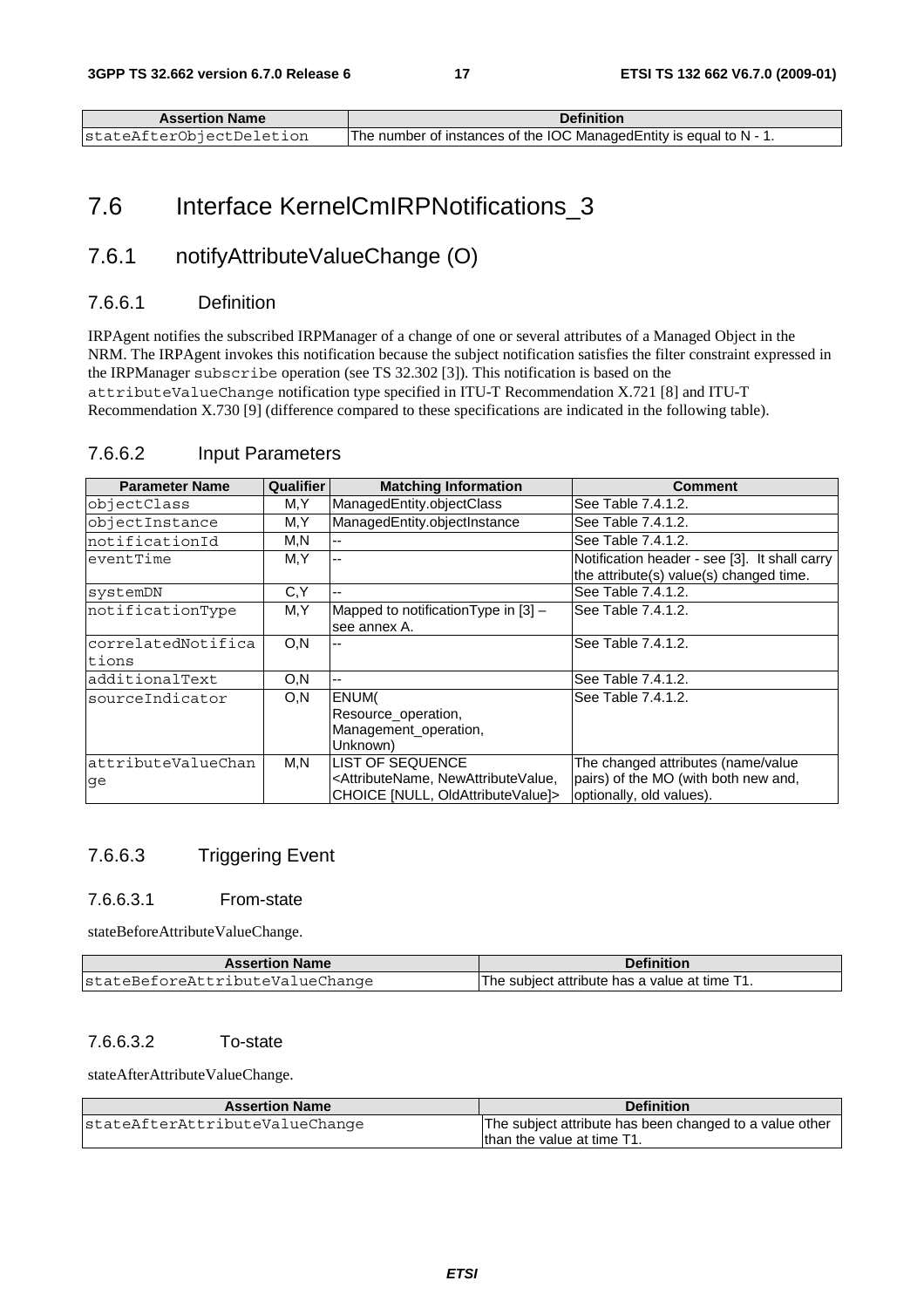# 7.7 Interface KernelCmIRPNotifications 4

### 7.7.1 notifyCMSynchronizationRecommended (O)

### 7.7.1.1 Definition

IRPAgent notifies the subscribed IRPManager that part of or whole configuration information of the IRPAgent should be synchronized.

The configuration information may lose consistency between IPRAgent and IRPManager for several reasons, such as communication failure, NE or EM restarting/initialisation, new network elements being added into networks, etc. In such cases, the configuration information should be synchronized between IRPManager and IRPAgent. Normally, when there are changes in IRPAgent, these changes are sent to IRPManager through notifications like "notifyObjectCreation", "notifyObjectDeletion" or "notifyObjectAttributeValueChange". If there are large changes generated in the network, it may be inefficient to send lots of notifications to IRPManager through Itf-N. The notification

"notifyCMSynchronizationRecommended" is used in this case to efficiently inform the IRPManager of large changes in CM.

In all cases, the baseMOClass, baseMOInstance and scope parameters specify the set of managed network resources whose information should be synchronized.

The recommendation is to send only this notifyCMSynchronizationRecommended notification in such event as described above, but there is no guarantee that the IRPAgent succeeds in suppressing all the other CM notifications related to MOs defined by the baseMOClass, baseMOInstance and scope parameters.

If the IRPAgent suppresses any of "notifyObjectCreation", "notifyObjectDeletion" or "notifyObjectAttributeValueChange", the IRPManager must subscribe the "notifyCMSynchronizationRecommended" in order to be aware of the changes.

Whenever notifications are suppressed, "notifyCMSynchronizationRecommended" must follow as early as possible.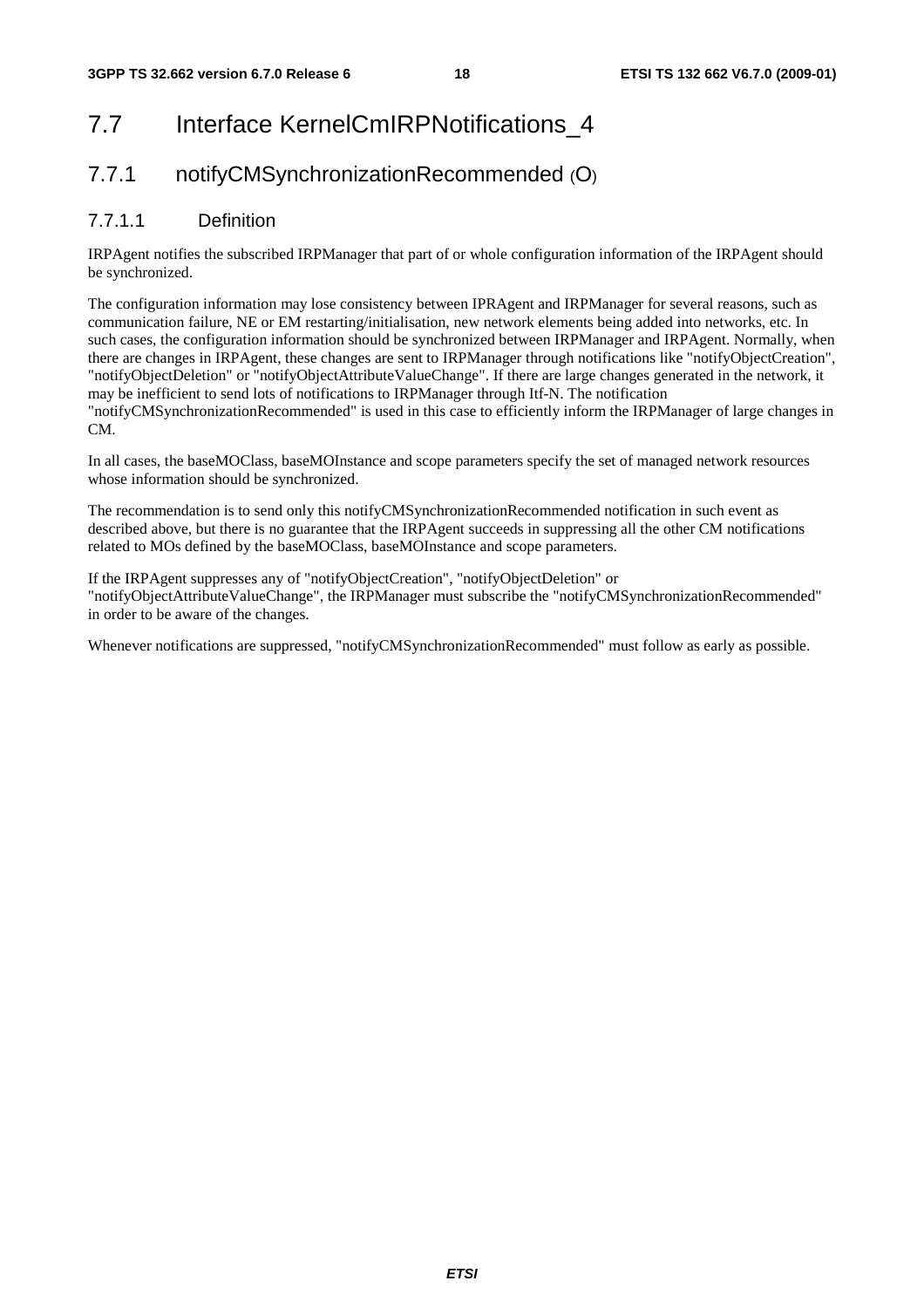| <b>Parameter Name</b> | Qualifier | <b>Matching Information</b>                                                                                                                                           | <b>Comment</b>                                                                                                                                   |
|-----------------------|-----------|-----------------------------------------------------------------------------------------------------------------------------------------------------------------------|--------------------------------------------------------------------------------------------------------------------------------------------------|
| objectClass           | M, Y      | KernelCMIRP.objectClass                                                                                                                                               | Notification header - see [3]. It shall carry the<br>KernelCMIRP class name.                                                                     |
| objectInstance        | M,Y       | е                                                                                                                                                                     | KernelCMIRP.objectInstanc Notification header - see [3]. It shall carry the DN of the<br>KernelCMIRP                                             |
| notificationId        | M, N      | Ξ.                                                                                                                                                                    | See Table 7.4.1.2.                                                                                                                               |
| eventTime             | M, Y      |                                                                                                                                                                       | Notification header - see [3]. It shall carry the time when<br>KernelCMIRP is recommending synchronization.                                      |
| systemDN              | C, Y      |                                                                                                                                                                       | See Table 7.4.1.2.                                                                                                                               |
| notificationTyp<br>e  | M,Y       | Mapped to notificationType<br>in $[3]$ – see annex A                                                                                                                  | See Table 7.4.1.2.                                                                                                                               |
| baseMOClass           | M, N      |                                                                                                                                                                       | It specifies the class of the root managed entity of a<br>whole subtree, of which the configuration information<br>should be synchronized by NM. |
| baseMOInstance        | M, N      |                                                                                                                                                                       | It specifies the root managed entity of a whole subtree,<br>of which the configuration information should be<br>synchronized by NM.              |
| scope                 | M, N      | enum ScopeType<br>BASE_ONLY,<br>BASE_NTH_LEVEL,<br><b>BASE SUBTREE,</b><br><b>BASE ALL</b><br>λ.<br>struct ScopePara<br>ScopeType type;<br>unsigned long level;<br>}; | The scope specifies the number of levels in the tree<br>below the baseMOinstance which are affected by this<br>notification.                     |
| additionalText        | O, N      |                                                                                                                                                                       | It can contain further information in text on this<br>notification.                                                                              |

### 7.7.1.2 Input Parameters

### 7.7.1.3 Triggering Event

### 7.7.1.3.1 From-state

iRPAgentInitialisation OR largeChangesDetected

| <b>Assertion Name</b> | <b>Definition</b>                                                                                |
|-----------------------|--------------------------------------------------------------------------------------------------|
|                       | iRPAgentInitialisation The IPRAgent begins its internal initialisation and subsequently requires |
|                       | synchronization with the network resources.                                                      |
| largeChangesDetected  | The IRPAgent has detected that large changes has taken place in the network, which               |
|                       | requires synchronization with the network resources.                                             |
|                       |                                                                                                  |

### 7.7.1.3.2 To-state

iRPAgentSuccessEmitNotification

| <b>Assertion Name</b> | <b>Definition</b>                                                                               |
|-----------------------|-------------------------------------------------------------------------------------------------|
|                       | iRPAgentSuccessEmitNotification   IRPAgent finished emitting notifyCMSynchronizationRecommended |
|                       | Inotification.                                                                                  |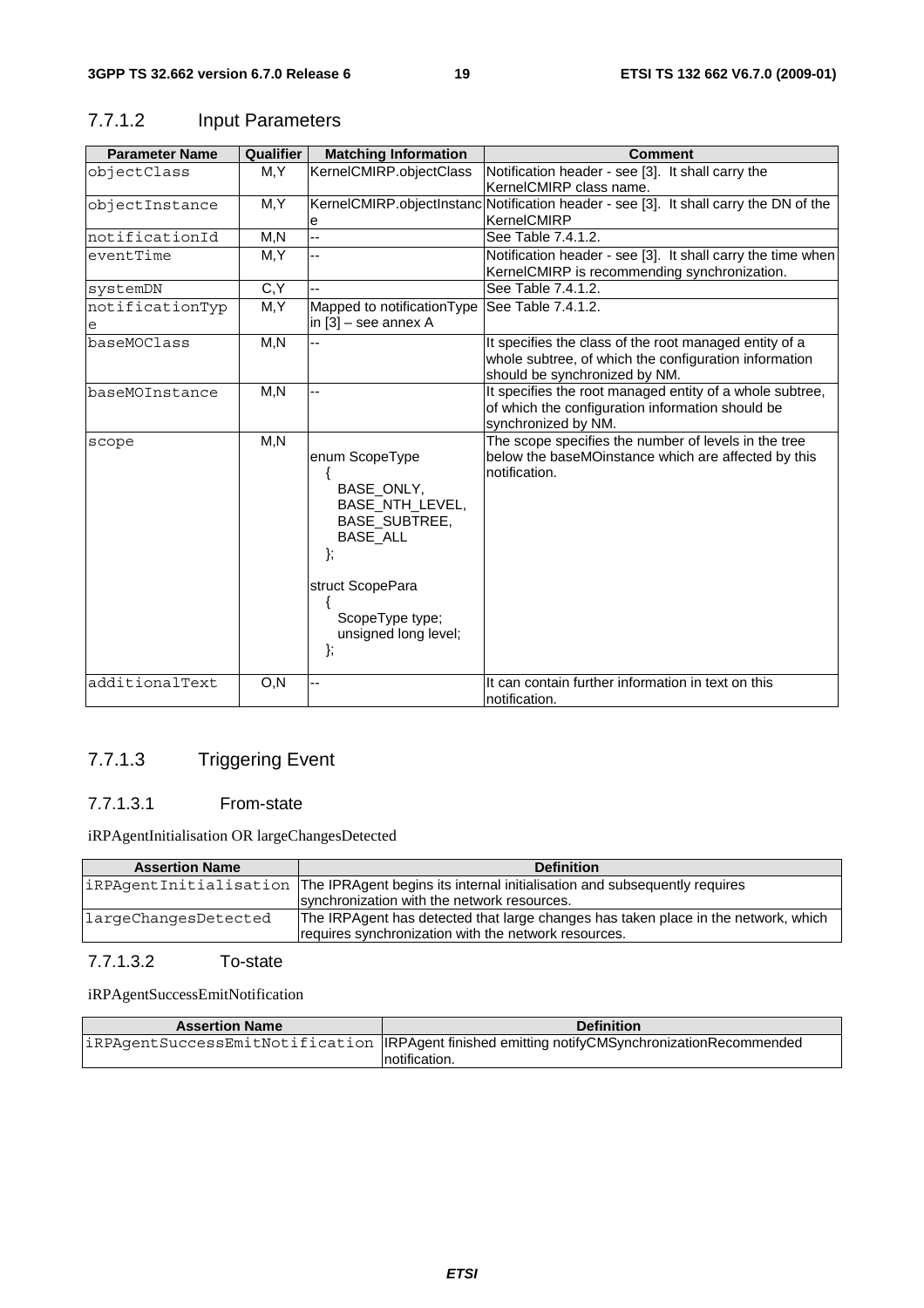# 7.8 Interface KernelCmIRPNotifications\_5

### 7.8.1 notifyStateChange (O)

### 7.8.1.1 Definition

IRPAgent notifies the subscribed IRPManager of a change of state and or status of a Managed Object in the NRM. The IRPAgent invokes this notification because the subject notification satisfies the filter constraint expressed in the IRPManager subscribe operation (see 3GPP TS 32.302 [3]).

This notification is in part based on the stateChange notification type specified in ITU-T Recommendation X.721 [8] and using state management definitions from 3GPP TS 32.672 [6].

| 7.8.1.2 | Input parameters |
|---------|------------------|
|---------|------------------|

| <b>Parameter Name</b> | Qualifier | <b>Matching Information</b>                    | <b>Comment</b>                                |
|-----------------------|-----------|------------------------------------------------|-----------------------------------------------|
| objectClass           | M,Y       | ManagedEntity.objectClass                      | See Table 7.4.1.2.                            |
| objectInstance        | M,Y       | ManagedEntity.objectInstance                   | See Table 7.4.1.2.                            |
| notificationId        | M, N      |                                                | See Table 7.4.1.2.                            |
| eventTime             | M,Y       | $-$                                            | Notification header - see [3]. It shall carry |
|                       |           |                                                | the ManagedEntity state changed time.         |
| systemDN              | C,Y       |                                                | See Table 7.4.1.2.                            |
| notificationType      | M, Y      | Mapped to notification Type in [3] -           | See Table 7.4.1.2.                            |
|                       |           | see annex A                                    |                                               |
| stateChange           | M,N       | <b>LIST OF SEQUENCE</b>                        | The changed state values (name/value          |
|                       |           | <statename<br><math>(M)</math>,</statename<br> | pairs) of the MO (with both new and,          |
|                       |           | NewStateValue<br>(M),                          | optionally, old values).                      |
|                       |           | OldStateValue<br>$(O)$ >                       |                                               |
| correlatedNotifi      | O, N      |                                                | See Table 7.4.1.2.                            |
| cations               |           |                                                |                                               |
| additionalText        | O, N      |                                                | It can contain further information in text on |
|                       |           |                                                | the attribute change of the MO.               |
| sourceIndicator       | O, N      | ENUM(                                          | See Table 7.4.1.2.                            |
|                       |           | Resource operation,                            |                                               |
|                       |           | Management_operation,                          |                                               |
|                       |           | Unknown)                                       |                                               |

### 7.8.1.3 Triggering Event

### 7.8.1.3.1 From-state

stateBeforeStateChange.

| <b>Assertion Name</b>  | <b>Definition</b>                           |
|------------------------|---------------------------------------------|
| stateBeforeStateChange | The subiect attribute has a value at time T |

### 7.8.1.3.2 To-state

stateAfterStateChange.

| <b>Assertion Name</b> | <b>Definition</b>                                       |
|-----------------------|---------------------------------------------------------|
| stateAfterStateChange | The subject attribute has been changed to a value other |
|                       | Ithan the value at time T1.                             |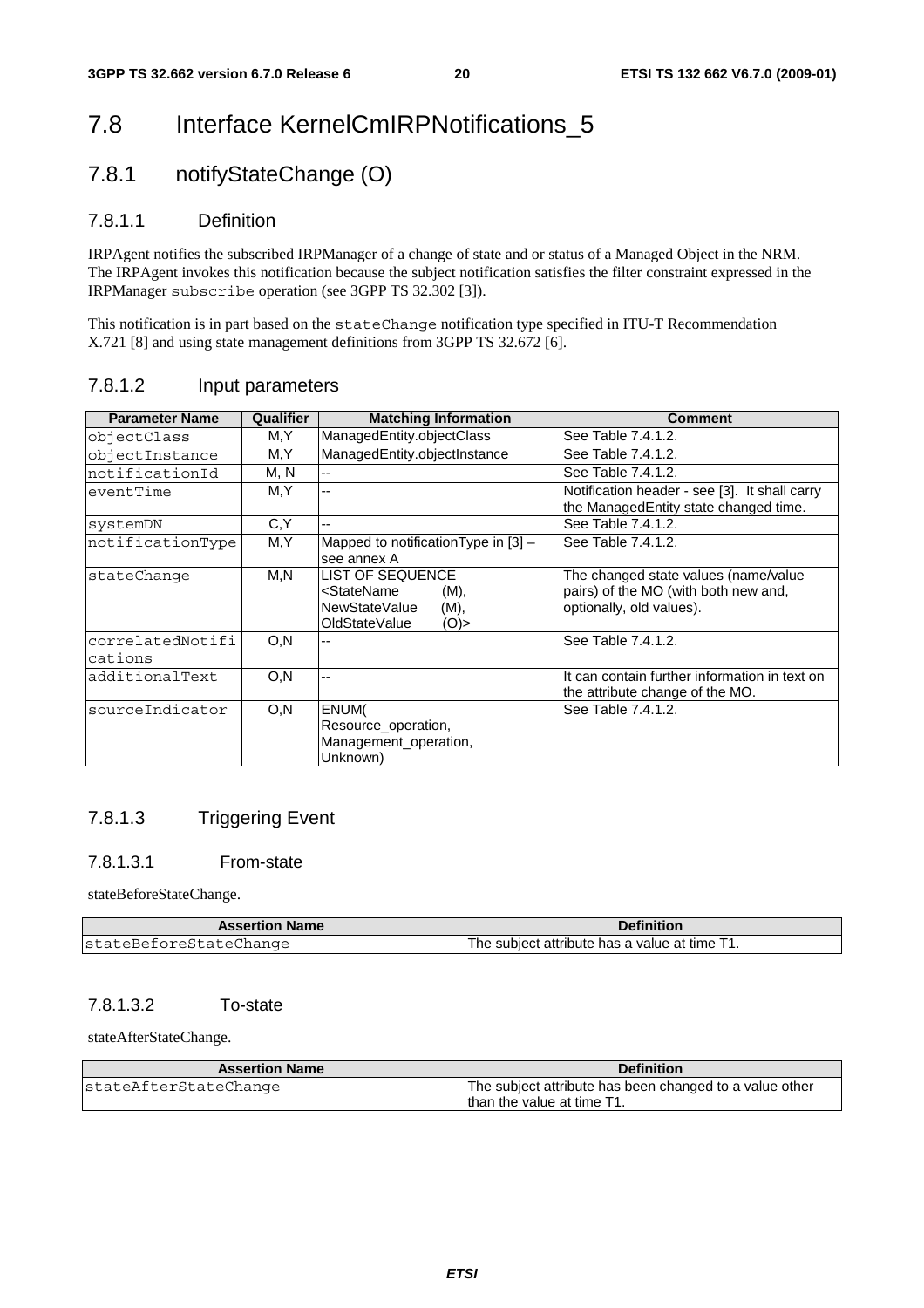# Annex A (normative): Notification/Event Types

The Notification IRP: Information Service (3GPP TS 32.302 [3]) defines an attribute called notificationType that shall be present in all notifications. The present document defines an attribute called eventType that shall be present in all CM notifications defined herein. The mapping of this eventType to the notificationType is that they are semantically equal for the CM notifications. Thus, the event types described below shall be mapped to the notificationType of the notification header.

This annex lists and explains Event Types used by Kernel CM IRP and then lists the Event Types valid for each notification in this IRP.

Encoding of eventType is Solution Set dependent. For example, the value of eventType may be encoded as an Object Identifier in the CMIP SS and as a numeric string in the CORBA SS.

The following tables may be extended in the future.

| <b>Event Types</b>     | <b>Explanation</b>                                                                                 |
|------------------------|----------------------------------------------------------------------------------------------------|
| Object creation        | A notification of this type indicates that a new managed object instance has been created (as      |
|                        | defined in ITU-T Recommendation X.721 [8] and ITU-T X.730 [9]).                                    |
| Object deletion        | A notification of this type indicates that a managed object instance has been deleted (as defined  |
|                        | in ITU-T Recommendation X.721 [8] and ITU-T Recommendation X.730 [9]).                             |
| Attribute value change | A notification of this type indicates that the value(s) of one or more attributes have changed (as |
|                        | defined in ITU-T Recommendation X.721 [8] and ITU-T Recommendation X.730 [9]).                     |
| CM synchronization     | A notification of this type informs NM that part of or the whole configuration information of the  |
| recommended            | managed system should be synchronized.                                                             |
| State change           | A notification of this type indicates that the state and/or status of a managed object instance    |
|                        | have changed (in part based on definitions from X.721 [8] and using state/status definitions from  |
|                        | 3GPP TS 32.672 [6]).                                                                               |

#### **Table A.1: Event Types**

#### **Table A.2: Event types applicable to each Notification**

| <b>Notification</b>                | <b>Event Type</b>              |  |  |  |
|------------------------------------|--------------------------------|--|--|--|
| notifyObjectCreation               | Object creation                |  |  |  |
| notifyObjectDeletion               | Object deletion                |  |  |  |
| notifyAttributeValueChange         | Attribute value change         |  |  |  |
| notifyCMSynchronizationRecommended | CM synchronization recommended |  |  |  |
| notifyStateChange                  | State change                   |  |  |  |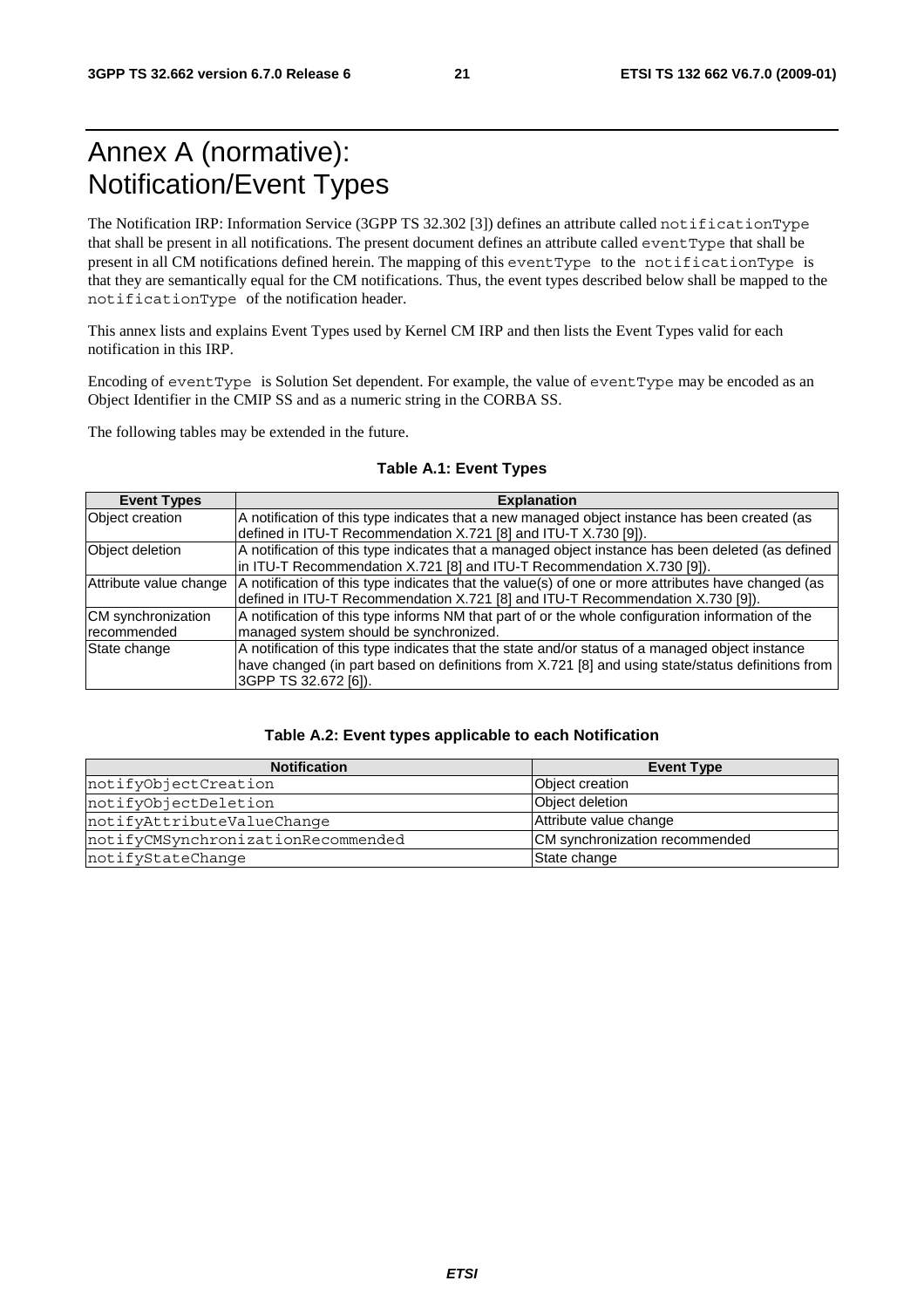# Annex B (informative): Change history

| <b>Change history</b> |  |                 |            |     |                                                                        |    |         |               |
|-----------------------|--|-----------------|------------|-----|------------------------------------------------------------------------|----|---------|---------------|
| Date                  |  | TSG # TSG Doc.  | <b>CR</b>  |     | <b>Rev Subject/Comment</b>                                             |    | Cat Old | <b>New</b>    |
| Mar 2002              |  | SA 15 SP-020034 |            | --  | Submitted to TSG SA #15 for Information                                | -- | 1.0.0   |               |
| Sep 2002              |  | SA 17 SP-020465 |            | $-$ | Submitted to TSG SA #17 for Approval                                   | -- |         | $2.0.0$ 5.0.0 |
| Mar 2003              |  | SA 19 SP-030145 | $0001$ --  |     | Add description of notifyCMSynchronizationRecommended notification for | IВ |         | $5.0.0$ 6.0.0 |
|                       |  |                 |            |     | KernelCM IRP.                                                          |    |         |               |
| Dec 2003              |  | SA 22 SP-030630 | $0003$ $-$ |     | <b>Correction of System Context</b>                                    | A  |         | 6.0.066.1.0   |
| Mar 2004              |  | SA 23 SP-040119 | $0005$ $-$ |     | <b>Correction of System Context</b>                                    | Α  |         | $6.1.0$ 6.2.0 |
| Jun 2004              |  | SA 24 SP-040260 | $0006$ $-$ |     | Add State Management Support to Kernel CM IRP IS 32.662                | B  |         | $6.2.0$ 6.3.0 |
| Jun 2005              |  | SA 28 SP-050299 | $0007$ --  |     | <b>Apply Generic System Context</b>                                    | F  |         | 6.3.0 6.4.0   |
| Jun 2005              |  | SA 28 SP-050329 | $0008$ $-$ |     | Apply Generic System Context - Align with TS 32.150                    | F  |         | $6.3.0$ 6.4.0 |
| Sep 2005              |  | SA 29 SP-050461 | $0009$ $-$ |     | Correct return value for the operation getNRMIRPVersion                | F  |         | 6.4.066.5.0   |
| Mar 2006              |  | SA 31 SP-060089 | $0010$ --  |     | Use defined filter qualifier in mapping tables                         | F  |         | 6.5.066.0     |
| Dec 2008              |  | SA 42 SP-080702 | $0012$ --  |     | Add missing definitions for notifyAttributeValueChange and             | F  |         | 6.6.0 6.7.0   |
|                       |  |                 |            |     | notifyStateChange triggering event                                     |    |         |               |
|                       |  |                 |            |     |                                                                        |    |         |               |
|                       |  |                 |            |     |                                                                        |    |         |               |